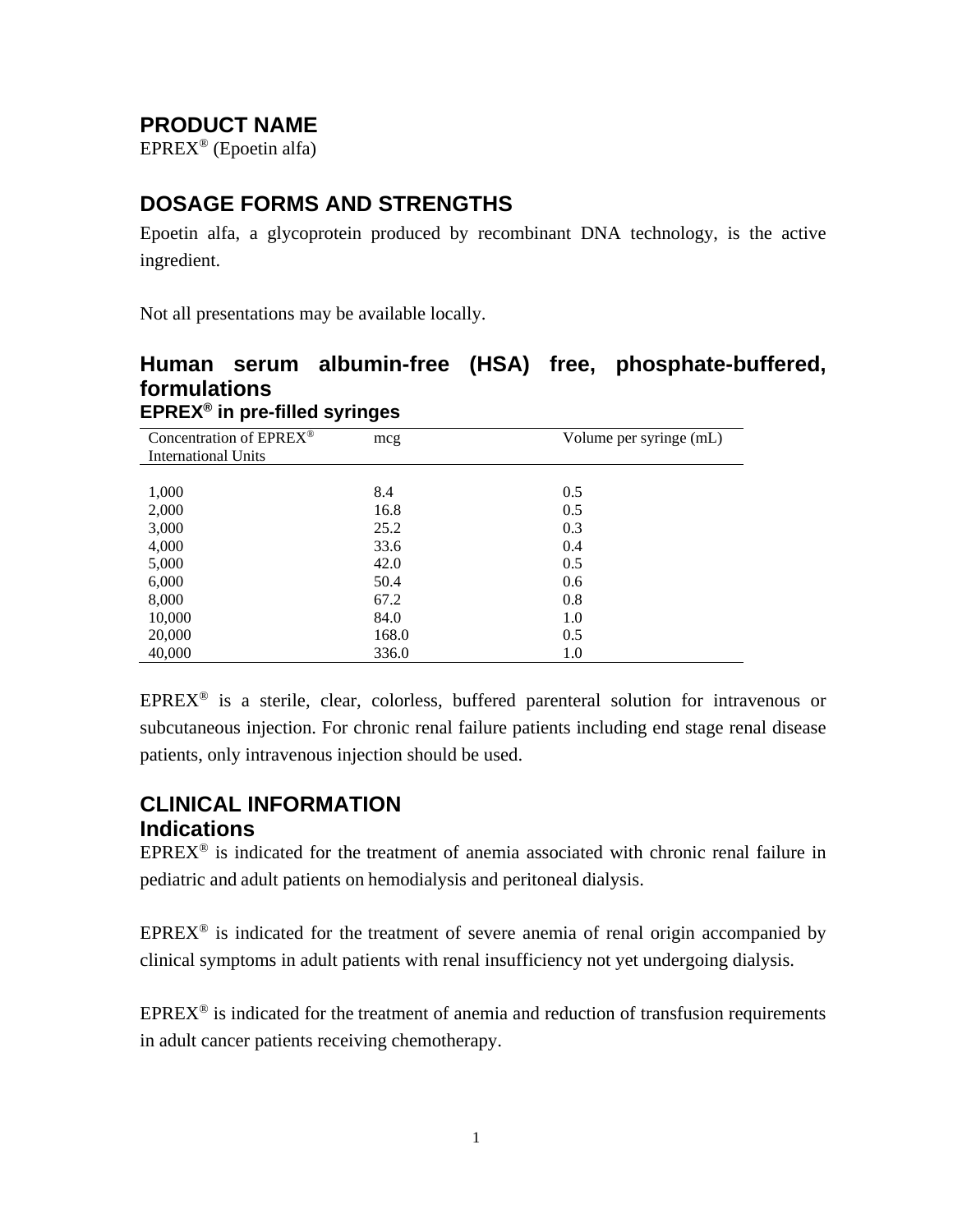$EPREX^{\circledast}$  is indicated for the treatment of anemia in adult HIV-infected patients being treated with zidovudine having endogenous erythropoietin levels ≤500 mU/mL.

 $EPREX^{\circledast}$  is indicated in adults to facilitate autologous blood collection within a predeposit program and decrease the risk of receiving allogeneic blood transfusions in patients with moderate anemia (hematocrits of 33-39%, hemoglobin of 10-13 g/dL, [6.2-8.1 mmol/L], no iron deficiency), who are scheduled for major elective surgery and are expected to require more blood than that which can be obtained through autologous blood collection techniques in the absence of  $EPREX^{\circledcirc}$ . Treatment should only be given to patients if blood saving procedures are not available or insufficient when the scheduled major elective surgery requires a large volume of blood (4 or more units of blood for females or 5 or more units for males).

 $EPREX^{\circledast}$  is indicated to augment erythropoiesis in the perisurgical period in order to reduce allogeneic blood transfusions and correct postoperative anemia in adult non-iron deficient patients undergoing major elective orthopedic surgery. Use should be restricted to patients with moderate anemia (*eg* Hb 10-13 g/dL) who do not have an autologous predonation program available and with expected moderate blood loss (900 to 1800 mL).

EPREX<sup>®</sup> is indicated for the treatment of anemia (hemoglobin concentration of  $\leq$ 10 g/dL) in adults with low- or intermediate-1-risk myelodysplastic syndromes (MDS) who have low serum erythropoietin (<200 mU/mL).

### **Dosage and Administration General considerations for administration**

 $EPREX^{\circledast}$  may be administered by intravenous or subcutaneous injection. For chronic renal failure patients including end stage renal disease patients, only intravenous injection should be used.

As for any parenterally administered drug, the injection solution should be inspected for particles and discoloration prior to administration. Do not shake; shaking may denature the glycoprotein, rendering it inactive.

Each EPREX<sup>®</sup> syringe is for single use only; only one dose of  $EPREX$ <sup>®</sup> should be administered from each syringe.

 $EPREX^{\circledast}$  in single use syringes contains no preservatives. Do not re-use syringe. Discard unused portion.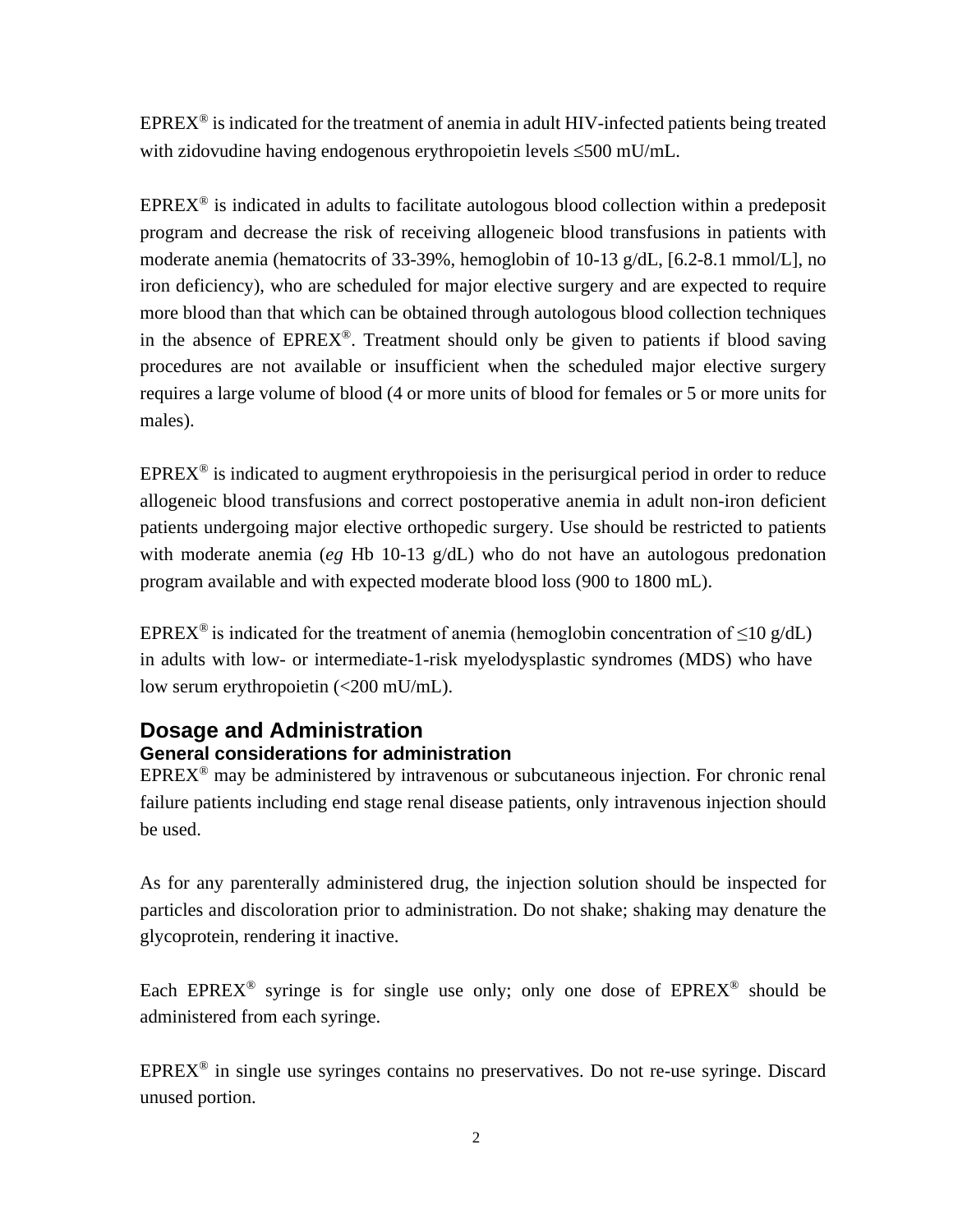### *Intravenous Injection*

EPREX® should be administered over at least one to five minutes, depending on the total dose.

A slower injection may be preferable in patients who react to the treatment with flu-like symptoms.

In hemodialysis patients, a bolus injection may be given during dialysis via a suitable venous port in the dialysis line. Alternatively, at the completion of a hemodialysis session, the injection can be given via the fistula needle tubing, followed by 10 mL of isotonic saline to rinse the tubing and to ensure satisfactory injection of the product into the circulation.

 $EPREX^{\circledast}$  should not be administered by intravenous infusion or mixed with other drugs.

### *Subcutaneous Injection*

The maximum volume per injection site should be 1 mL. In case of larger volumes, more than one injection site should be used.

The injections should be given in the limbs or the anterior abdominal wall.

In situations where the physician determines that a patient or caregiver can safely and effectively administer EPREX® subcutaneously, instruction as to the proper dosage and administration should be provided.

### **Chronic Renal Failure Patients**

In patients with chronic renal failure, only the intravenous route of administration should be used. The hemoglobin concentration aimed for should be between 10 to 12 g/dL (6.2-7.5 mmol/L) in adults and 9.5 to 11 g/dL (5.9-6.8 mmol/L) in children*.*

In patients with chronic renal failure, maintenance hemoglobin concentration should not exceed the upper limit of the hemoglobin concentration range (see *Warnings and Precautions, Renal Failure Patients*).

When changing the route of administration, the same dose should be used initially and then titrated to keep hemoglobin in the hemoglobin concentration range.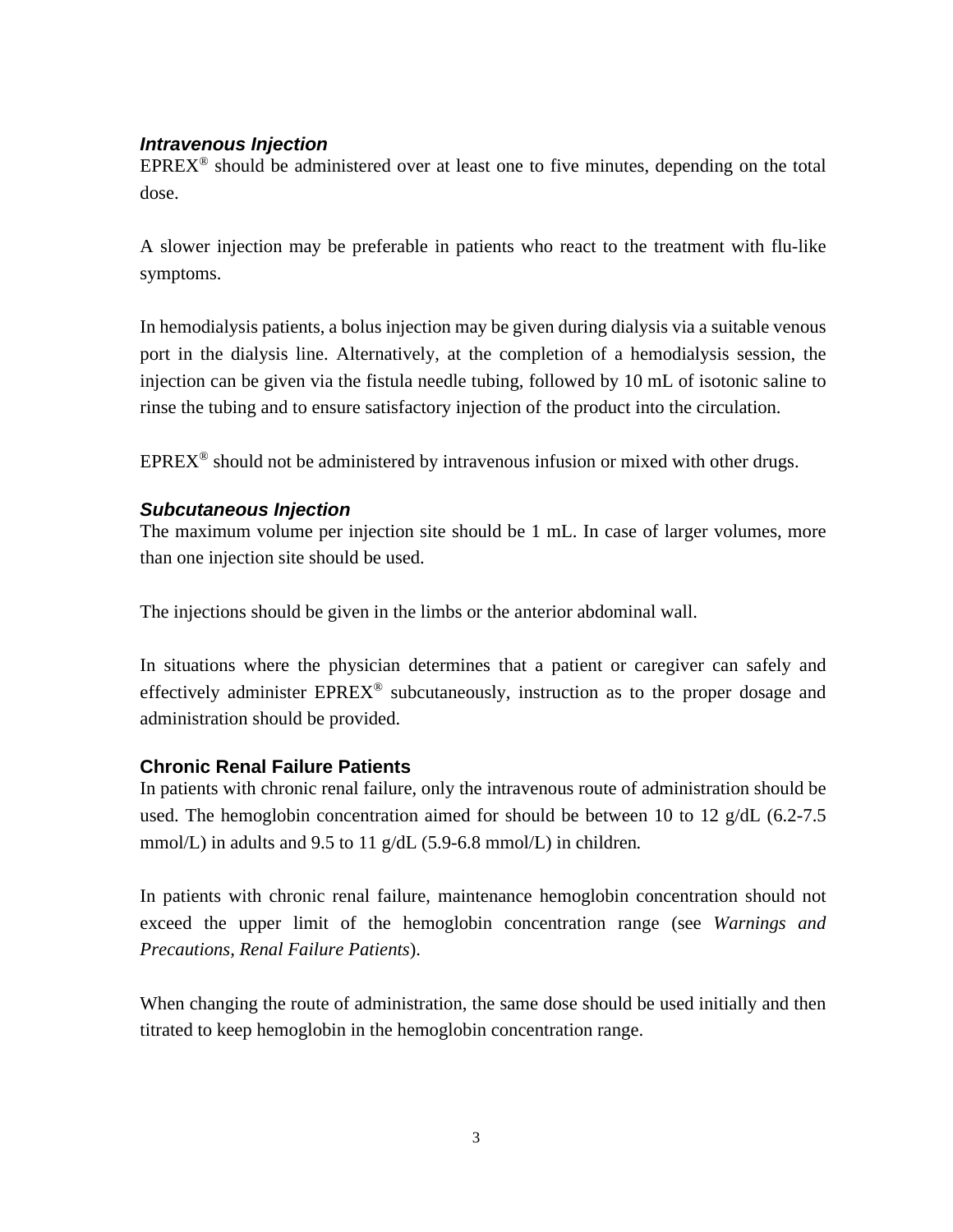In the correction phase, the dose of  $EPREX^{\circledcirc}$  should be increased if the hemoglobin does not increase at least 1 g/dL (0.62 mmol/L) per month.

A clinically significant increase in hemoglobin is usually not observed in less than 2 weeks and may require up to 6-10 weeks in some patients.

When the hemoglobin concentration is within range, the dose should be decreased by 25 IU/kg/dose in order to avoid exceeding the hemoglobin concentration range. Dose should be reduced when hemoglobin approaches 12 g/dL.

In addition, if the hemoglobin concentration exceeds 12  $g/dl$  (7.5 mmol/L), therapy should be withheld. Dose reductions may be made by omitting one of the weekly doses or by decreasing the amount of each dose.

### *Adult Hemodialysis Patients*

In patients on hemodialysis, only the intravenous route of administration should be used. The treatment is divided into two stages:

### *Correction phase*

50 IU/kg three times per week.

When necessary, dose adjustments should be made in increments of 25 IU/kg three times per week at intervals of at least 4 weeks until the hemoglobin concentration range (10-12 g/dL  $[6.2-7.5 \text{ mmol/L}]$ ) is achieved.

### *Maintenance phase*

Adjust dosage in order to maintain hemoglobin values at the desired level: Hb between 10 and 12 g/dL  $(6.2 - 7.5 \text{ mmol/L})$ .

The maintenance dose should be individualized for each chronic renal failure patient. The recommended total weekly dose is between 75 and 300 IU/kg.

Available data suggest that patients with a baseline hemoglobin ( $\leq 6$  g/dL or  $\leq 3.7$  mmol/L) may require higher maintenance doses than patients with a baseline hemoglobin  $(> 8 \text{ g}/dL)$  or  $> 5$  mmol/L).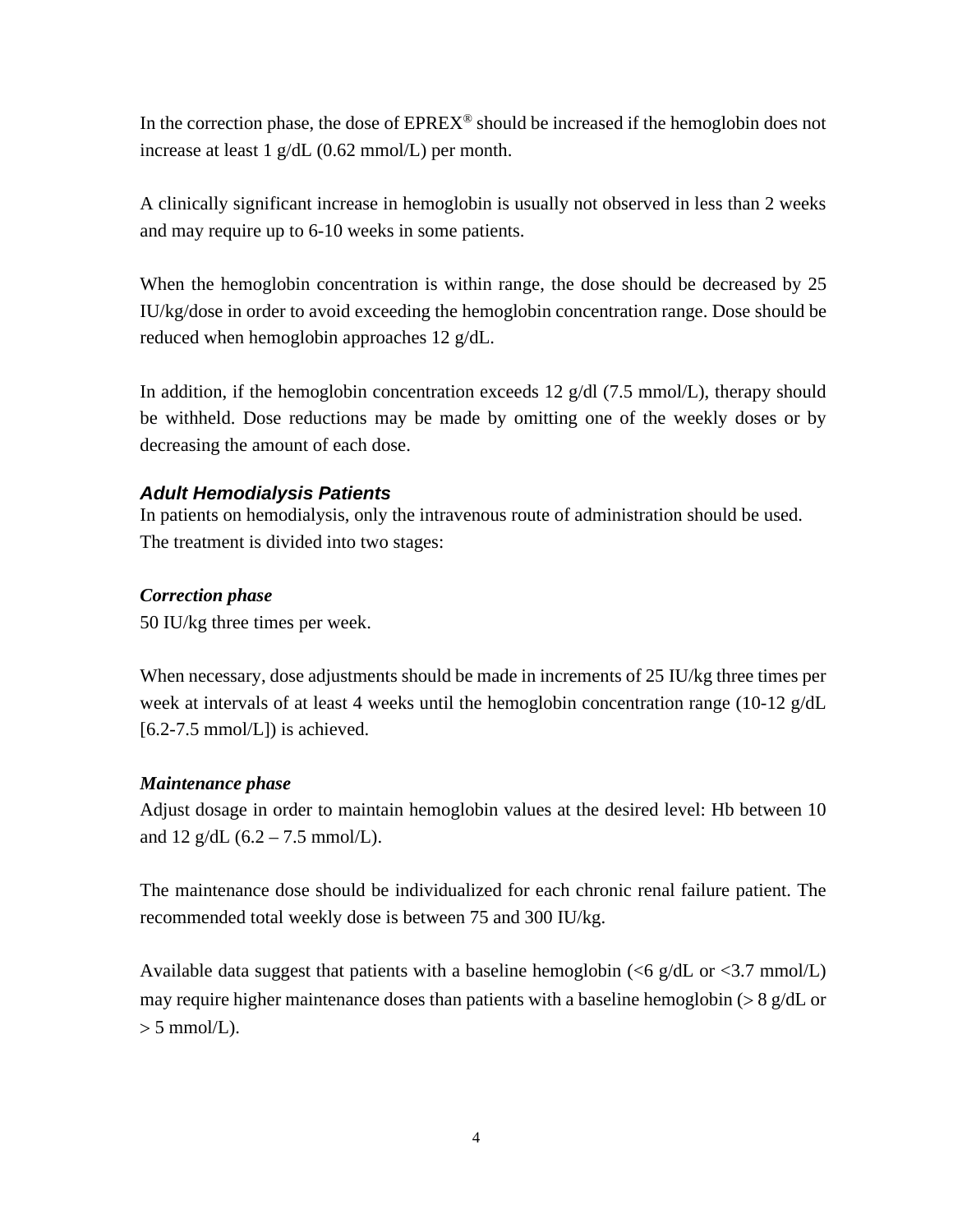### *Pediatric Hemodialysis Patients*

The treatment is divided into two stages:

#### *Correction phase*

50 IU/kg three times per week by the intravenous route.

When necessary, dose adjustments should be made in increments of 25 IU/kg three times per week at intervals of at least 4 weeks until the hemoglobin concentration range (9.5-11 g/dL  $[5.9-6.8 \text{ mmol/L}]$ ) is achieved.

#### *Maintenance phase*

Appropriate adjustment of the dose should be made in order to maintain the hemoglobin concentration within the desired range between 9.5 g/dL to 11 g/dL (5.9 to 6.8 mmol/L).

Generally, children under 30 kg require higher maintenance doses than children over 30 kg and adults. For example, the following maintenance doses were observed in clinical trials after 6 months of treatment.

|             |        | Dose (IU/kg given 3x per week) |  |  |  |  |
|-------------|--------|--------------------------------|--|--|--|--|
| Weight (kg) | Median | Usual maintenance dose         |  |  |  |  |
| $<$ 10      | 100    | 75-150                         |  |  |  |  |
| $10-30$     | 75     | $60-150$                       |  |  |  |  |
| >30         | 33     | 30-100                         |  |  |  |  |

Available data suggest that patients whose initial hemoglobin is very low (hemoglobin <6.8 g/dL [4.2 mmol/L]) may require higher maintenance doses than patients whose initial hemoglobin is higher (hemoglobin > 6.8 g/dL [4.2 mmol/L]).

### *Adult Peritoneal Dialysis Patients*

In peritoneal dialysis patients, only the intravenous route of administration should be used. The treatment is divided into two stages:

### *Correction phase*

50 IU/kg twice per week.

When necessary, dose adjustments should be made in increments of 25 IU/kg twice per week at intervals of at least 4 weeks until the hemoglobin concentration range (10-12 g/dL [6.2- 7.5 mmol/L]) is achieved.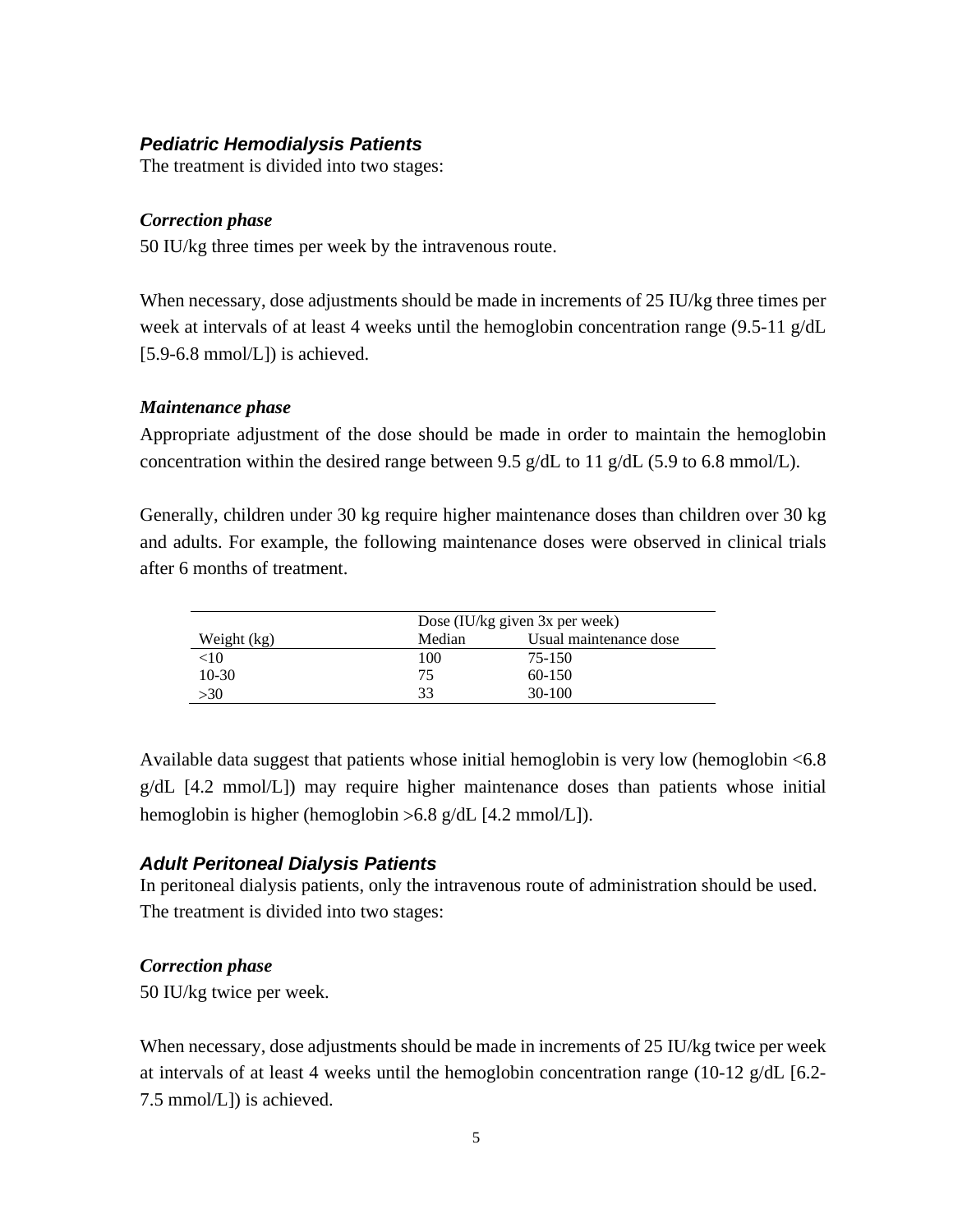### *Maintenance phase*

The usual dose to maintain the hemoglobin concentration range (10-12 g/dL [6.2-7.5 mmol/L]) is between 25 and 50 IU/kg twice per week in two equal injections.

*Adult Predialysis Patients (Adult Patients With End Stage Renal Insufficiency)* In patients with renal insufficiency not yet undergoing dialysis, only the intravenous route of

administration should be used.

The treatment is divided into two stages:

### *Correction phase*

50 IU/kg three times per week.

When necessary, dose adjustments should be made in increments of 25 IU/kg three times per week at intervals of at least 4 weeks until the hemoglobin concentration range (10-12 g/dL  $[6.2-7.5 \text{ mmol/L}]$ ) is achieved.

### *Maintenance phase*

The usual dose to maintain the hemoglobin concentration range is between 17 and 33 IU/kg three times per week in men and women and it should not be exceeded.

The maximum dosage should not exceed 200 IU/kg 3 times per week.

#### **Cancer Patients** *Adult Cancer Patients*

The subcutaneous route of administration should be used.

The hemoglobin concentration range should be 10 g/dL (6.2 mmol/L) to 12 g/dL (7.5 mmol/L) in men and women and it should not be exceeded.

 $EPREX^{\circledast}$  therapy should continue until one month after the end of chemotherapy. However, the need to continue  $EPREX^{\circledcirc}$  therapy should be re-evaluated periodically.

The initial dose for the treatment of anemia should be 150 IU/kg 3 times per week.

Alternatively,  $EPREX^@$  can be administered at an initial dose of 40,000 IU subcutaneously once weekly.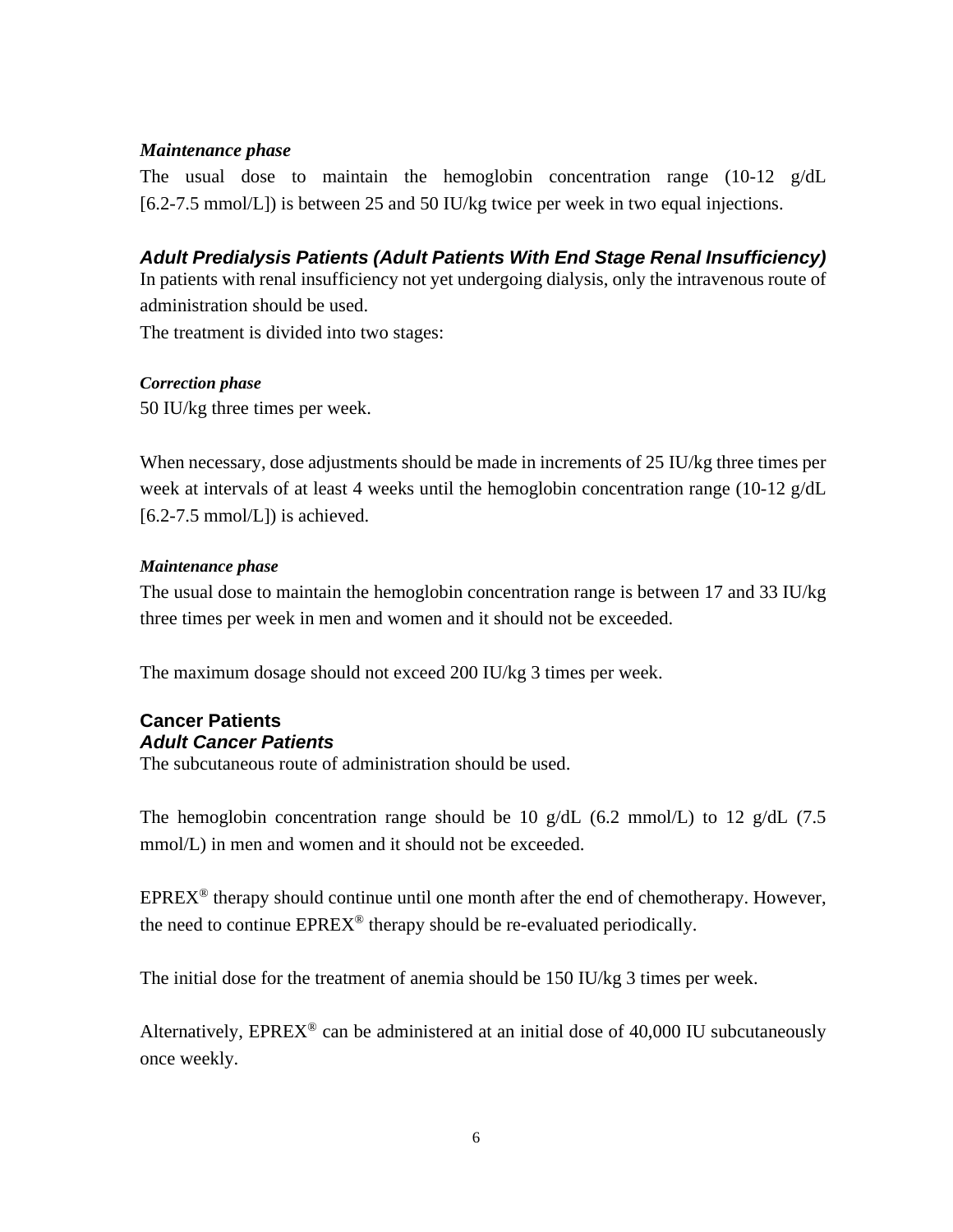If after 4 weeks of treatment at the initial dose, the hemoglobin has increased by at least 1  $g/dL$  (0.6 mmol/L) or the reticulocyte count has increased  $\geq$  40,000 cells/mcL above baseline the dose should remain unchanged.

If after 4 weeks of treatment at the initial dose, the hemoglobin has not increased by  $\geq 1$  g/dL (0.6 mmol/L) and the reticulocyte count has not increased by  $\geq$  40,000 cells/mcL above baseline, in the absence of red blood cell transfusion, the dose should be increased to 300 IU/kg 3 times per week or 60,000 IU weekly.

If after 4 weeks of additional therapy with 300 IU/kg 3 times per week or 60,000 IU weekly, the hemoglobin has increased  $\geq 1$  g/dL ( $\geq 0.6$  mmol/L), or the reticulocyte count has increased  $\geq$  40,000 cells/mcL, the dose should remain unchanged.

If after 4 weeks of additional therapy with 300 IU/kg three times per week or 60,000 IU per week*,* the hemoglobin has increased <1 g/dL (0.6 mmol/L) and the reticulocyte count has increased < 40,000 cells/mcL above baseline, response is unlikely and treatment should be discontinued.

The recommended dosing regimen is described in the following diagram:

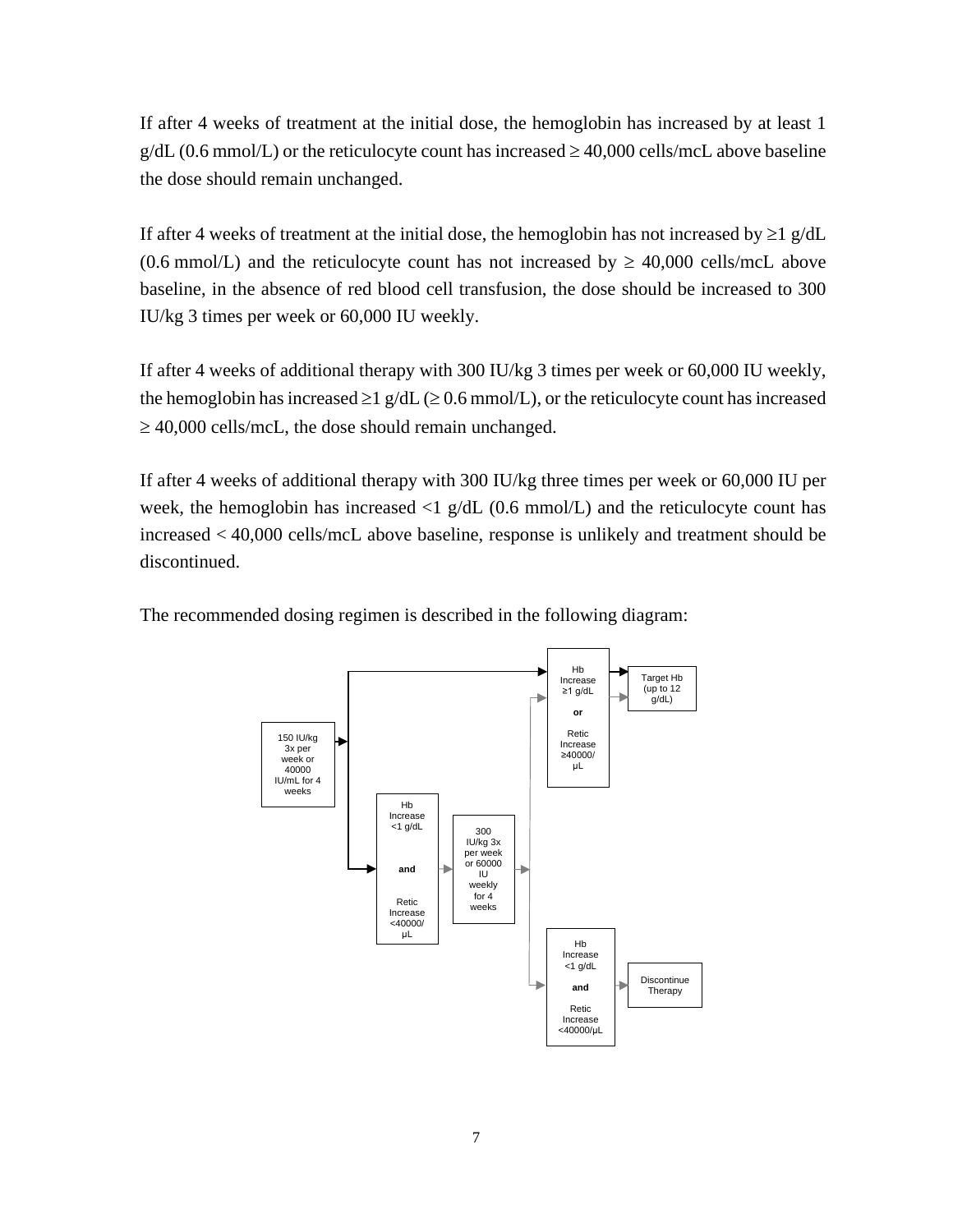A rate of rise in hemoglobin of greater than 1 g/dL (0.6 mmol/L) per 2 week or 2 g/dL (1.25 mmol/L) per month or hemoglobin levels of  $>12$  g/dL ( $>7.5$  mmol/L) should be avoided. If the hemoglobin is rising by more than 1 g/dL (0.6 mmol/L) per two week or 2 g/dL (1.25 mmol/L) per month or hemoglobin is approaching 12  $g/dL$  (7.5 mmol/L), reduce the EPREX<sup>®</sup> dose by about 25-50% depending upon the rate of rise of hemoglobin. If the hemoglobin exceeds 12 g/dL (7.5 mmol/L), withhold therapy until it falls below 12 g/dL (7.5 mmol/L) and then reinitiate  $EPREX^{\circledcirc}$  therapy at a dose 25% below the previous dose.

### **Zidovudine Treated HIV-Infected Patients** *Adult Zidovudine Treated HIV-Infected Patients*

Prior to beginning  $EPREX^{\circledcirc}$ , it is recommended that the endogenous serum erythropoietin level be determined prior to transfusion. Available data suggest that patients with endogenous serum erythropoietin levels  $>500$  mU/mL are unlikely to respond to therapy with EPREX®.

The treatment is divided into two stages:

### *Correction phase*

100 IU/kg three times per week by the subcutaneous or intravenous route for 8 weeks.

If the response is not satisfactory (*ie*, reduced transfusion requirements or increased hemoglobin) after 8 weeks of therapy, the dose of  $EPREX^{\circledcirc}$  can be increased. Dose increases should be made in increments of 50 to 100 IU/kg three times per week at intervals of at least 4 weeks. If patients have not responded satisfactorily to a  $EPREX^{\circledcirc}$  dose of 300 IU/kg three times per week, it is unlikely that they will respond to higher doses.

### *Maintenance phase*

After the desired response is attained, the dose should be titrated to maintain the hematocrit between 30-35%, based on factors such as variations in zidovudine dose and the presence of intercurrent infections or inflammatory episodes. If the hematocrit exceeds 40%, the dose should be discontinued until the hematocrit decreases to 36%. When treatment is resumed, the dose should be reduced by 25% and then titrated to maintain the desired hematocrit.

In zidovudine-treated HIV-infected patients the hemoglobin concentration should not exceed 12g/dL (7.5mmol/L).

### **Adult Surgery Patients in an Autologous Pre-Donation Program**

The intravenous route of administration should be used. EPREX® should be administered after the completion of each blood donation procedure.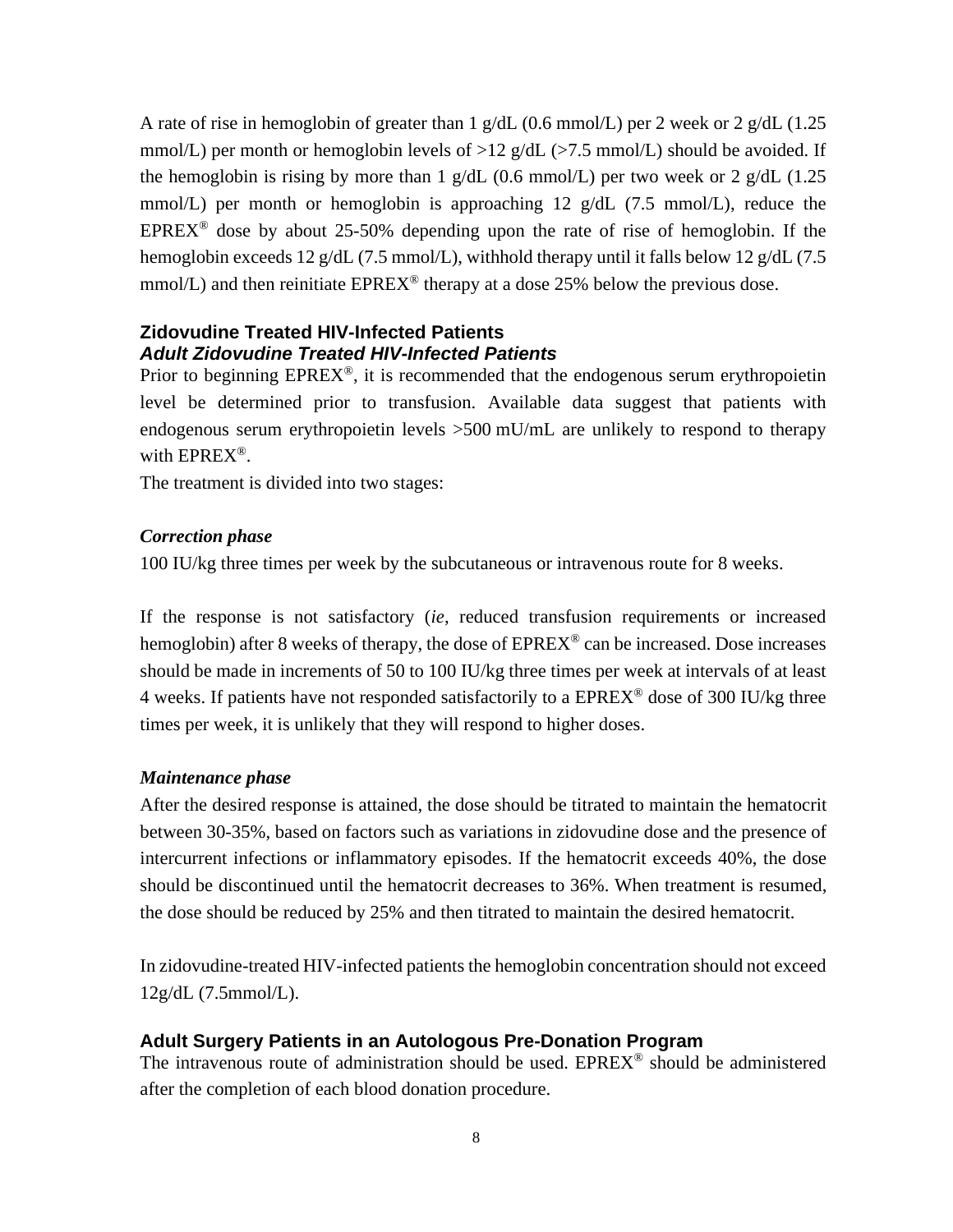Mildly anemic patients (hematocrit of 33 to 39% and/or hemoglobin 10 to 13 g/dL (6.2-8.1) mmol/L) requiring predeposit of  $\geq 4$  units of blood should be treated with EPREX<sup>®</sup> at 600 IU/kg 2 times weekly for 3 weeks prior to surgery.

For those patients who require a lesser degree of erythropoietic stimulation, a dose regimen of 150-300 IU/kg administered twice weekly has been shown to augment autologous predonation and to decrease the subsequent decline in hematocrit.

### **Adult Perisurgery Patients (Without Autologous Blood Donation)**

The subcutaneous route of administration should be used.

The recommended dose regimen is 600 IU/kg of  $EPREX^{\circledast}$  given weekly for three weeks (days -21, -14 and -7) prior to surgery and on the day of surgery.

In cases where there is a medical need to reduce the time before surgery to less than three weeks, the recommended dose regimen is 300 IU/kg for 10 consecutive days before surgery, on the day of surgery and up to 4 days after surgery. 300 IU/kg/day is recommended for hemoglobin levels  $\leq 13$  g/dL (8.1 mmol/L). If the hemoglobin level reaches 15 g/dL, or higher, administration of  $EPREX^{\circledcirc}$  should be stopped and further doses should not be given.

### *Adult Patients with low- or intermediate-1-risk MDS*

The subcutaneous route of administration should be used.

EPREX® should be administered to low- or intermediate-1- risk MDS patients with anemia (e.g. hemoglobin concentration  $\leq 10$  g/dL (6.2 mmol/L)).

The recommended starting dose is EPREX® 450 IU/kg (maximum total dose is 40000 IU) administered subcutaneously once every week.

It is recommended that response be assessed at week 8. If no erythroid response is achieved after 8 weeks according to IWG 2006 criteria (see section 5.1- *Pharmacodynamic properties - Clinical efficacy and safety*), and the hemoglobin concentration is below 11  $g/dL$  (6.8 mmol/L), the dose should be increased from 450 IU/kg once every week to 1050 IU/kg once every week (maximum dose is 80000 IU per week).

Appropriate dose adjustments should be made to maintain hemoglobin concentrations within the target range of 10 g/dL to 12 g/dL (6.2 to 7.5 mmol/L). See diagram below for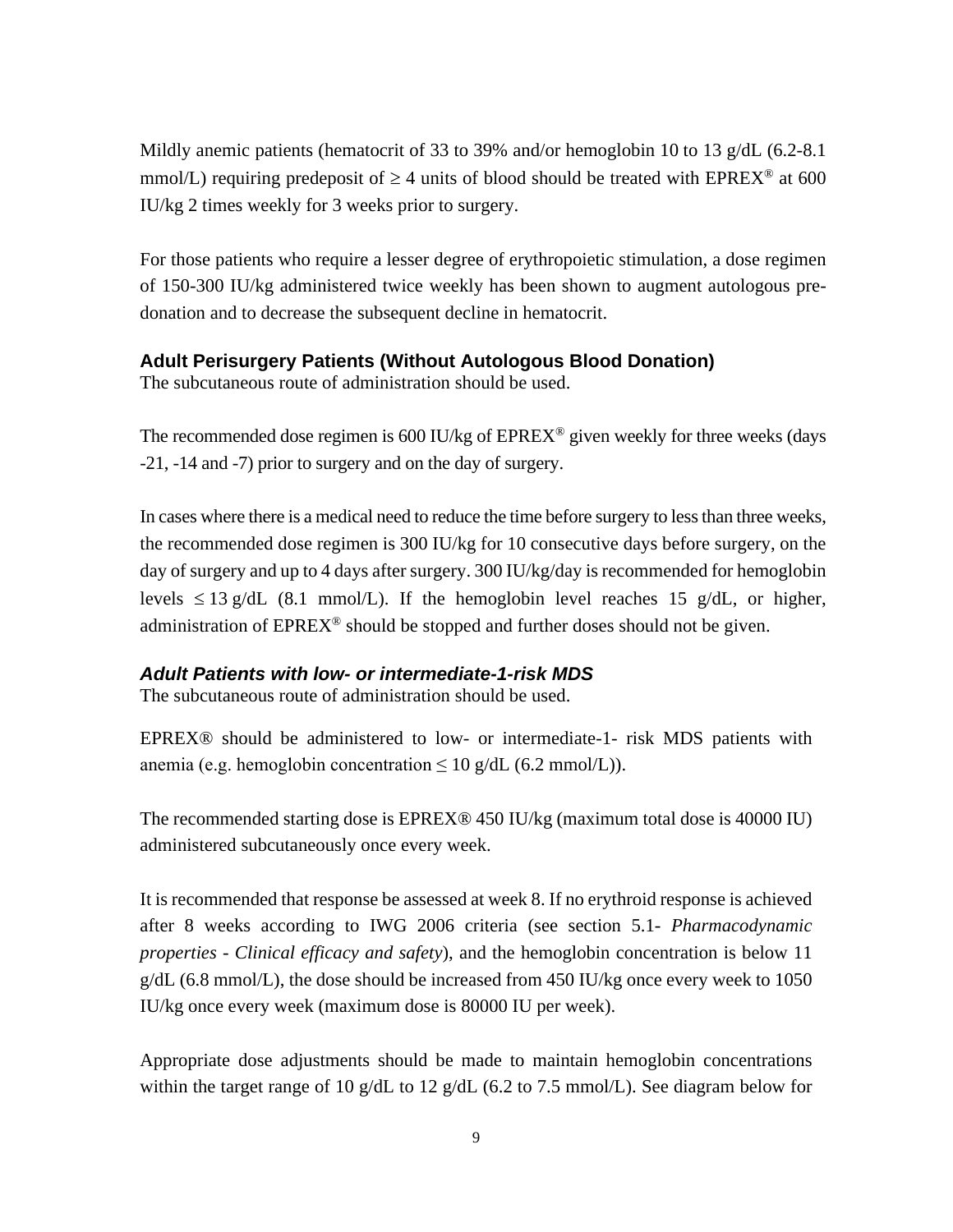guidelines for stepwise dose adjustment. EPREX® should be withheld or the dose reduced when the hemoglobin concentration exceeds 12 g/dL (7.5 mmol/L). Upon dose reduction, if hemoglobin concentration drops  $\geq 1$  g/dL the dose should be increased.



A sustained hemoglobin concentration of greater than 12 g/dL (7.5 mmol/L) should be avoided.

### **Special populations**

### *Pediatrics (17 years of age and younger)*

### **Treatment of pediatric patients with chemotherapy-induced anemia**

The safety and efficacy of  $EPREX^@$  in pediatric patients receiving chemotherapy have not been established.

#### **Treatment of pediatric Zidovudine treated HIV-infected patients**

The safety and efficacy of  $EPREX^{\circledast}$  in pediatric Zidovudine treated HIV-infected patients have not been established.

#### **Treatment of pediatric surgery patients in an autologous predonation program**

The safety and efficacy of  $EPREX^{\circledcirc}$  in pediatric surgery patients in an autologous predonation program have not been established.

### **Treatment of pediatric patients scheduled for major elective orthopedic surgery**

The safety and efficacy of  $EPREX^@$  in pediatric patients scheduled for major elective orthopedic surgery have not been established.

### *Elderly (65 years of age and older)*

Dose selection and adjustment for an elderly patient should be individualized to achieve and maintain the hemoglobin concentration range.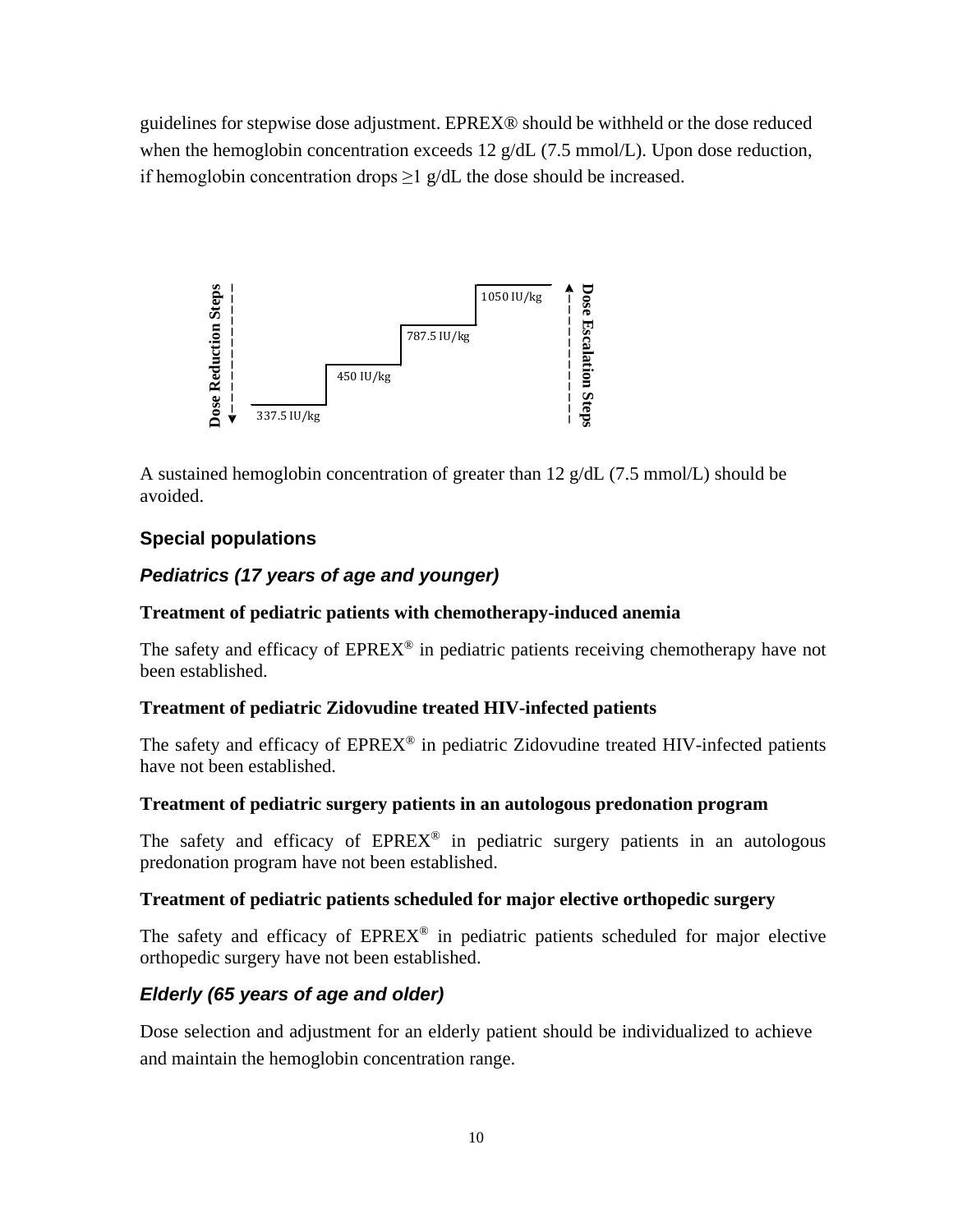# **Contraindications**

Patients who develop antibody-mediated Pure Red Cell Aplasia (PRCA) following treatment with any erythropoietin should not receive  $EPREX^{\circledast}$  or any other erythropoietin (see *Warnings and Precautions, Pure Red Cell Aplasia*).

Subcutaneous route of administration in chronic renal failure patients including end stage renal disease patients.

Uncontrolled hypertension.

Hypersensitivity to the active substance or to any of the excipients.

All contraindications associated with autologous blood predonation programs should be respected in patients being supplemented with  $EPREX^{\circledast}$ .

The use of  $EPREX^{\circledcirc}$  in patients scheduled for major elective orthopedic surgery and not participating in an autologous blood predonation program is contraindicated in patients with severe coronary, peripheral arterial, carotid or cerebral vascular disease, including patients with recent myocardial infarction or cerebral vascular accident.

Surgery patients who for any reason cannot receive adequate antithrombotic prophylaxis.

# **Warnings and Precautions Hypertension**

In all patients receiving  $EPREX^{\circledcirc}$ , blood pressure should be closely monitored and controlled as necessary. EPREX<sup>®</sup> should be used with caution in the presence of untreated, inadequately treated or poorly controllable hypertension. Particular attention should be paid to the development of unusual headaches or an increase in headaches as a possible warning signal.

It may be necessary to initiate or increase anti-hypertensive treatment during  $EPREX^{\circledcirc}$ therapy. If blood pressure cannot be controlled,  $EPREX^{\circledcirc}$  treatment should be discontinued.

Hypertensive crisis with encephalopathy and seizures, requiring the immediate attention of a physician and intensive medical care, have occurred also during EPREX® treatment in patients with previously normal or low blood pressure. Particular attention should be paid to sudden stabbing migraine-like headaches as a possible warning signal (see *Adverse Reactions*).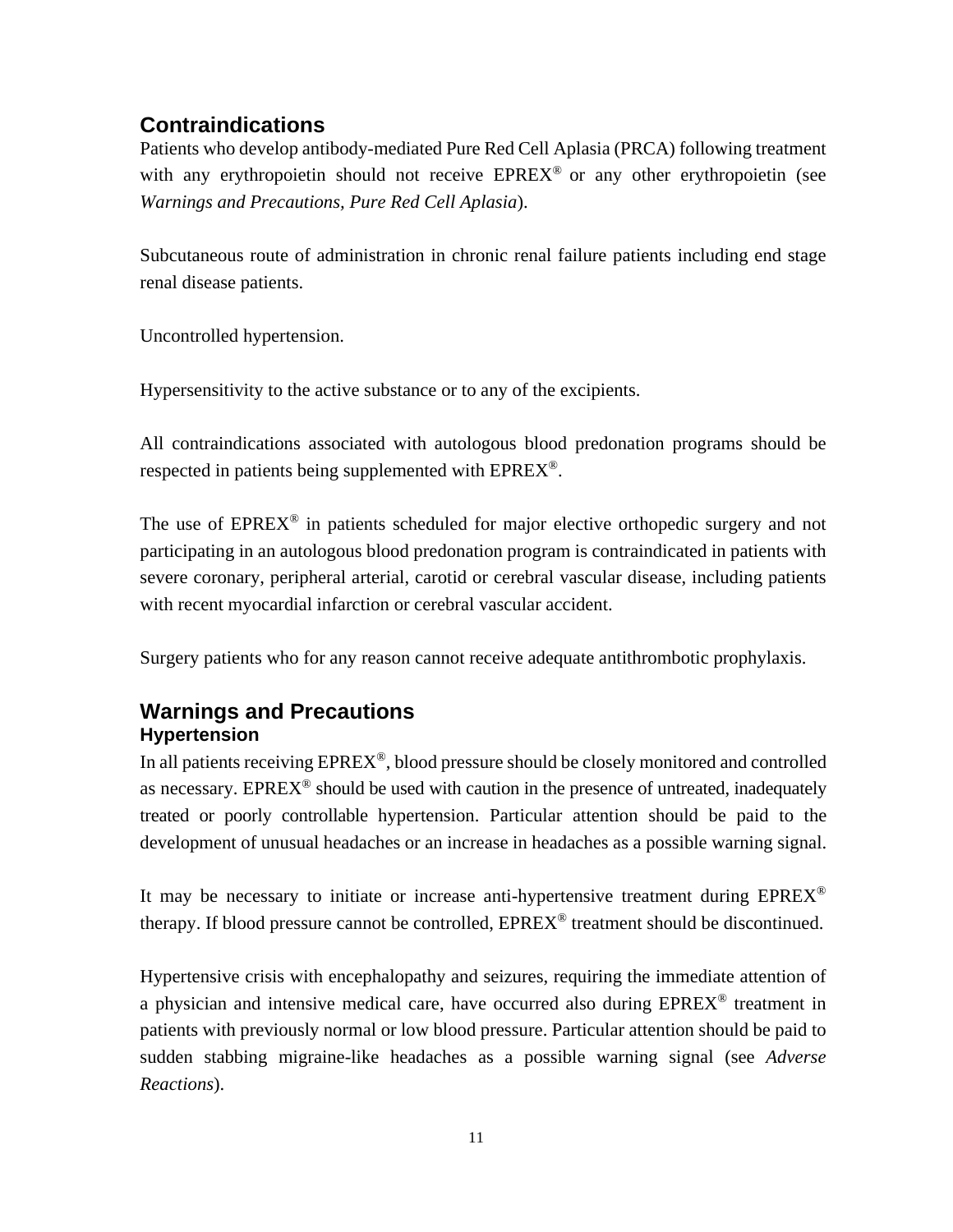### **Pure Red Cell Aplasia**

Antibody-mediated PRCA has been reported after epoetin treatment (see *Contraindications*).

PRCA cases have been rarely reported in patients with hepatitis C treated with interferon and ribavirin, when ESAs are used concomitantly. ESAs are not approved in the management of anemia associated with hepatitis C.

In chronic renal failure patients developing sudden lack of efficacy, defined by a decrease in hemoglobin (1 to 2 g/dL per month) with increased need for transfusions, a reticulocyte count should be obtained and typical causes of non-response (e.g., iron folate or Vitamin  $B_{12}$ ) deficiency, aluminum intoxication, infection or inflammation, blood loss, hemolysis and bone marrow fibrosis of any origin) should be investigated. If the reticulocyte count corrected for anemia (i.e., the reticulocyte "index") is low  $\langle 20,000/\text{mm}^3$  or  $\langle 20,000/\text{mc}$  or  $\langle 0.5\% \rangle$ platelet and white blood cell counts are normal, and if no other cause of loss of effect has been found, anti-erythropoietin antibodies should be determined and a bone marrow examination should be considered for diagnosis of PRCA.

If anti-erythropoietin, antibody-mediated PRCA is suspected, therapy with EPREX® should be discontinued immediately. No other ESA therapy should be commenced because of the risk of cross-reaction. Appropriate therapy, such as blood transfusions, may be given to patients when indicated.

### **General**

 $EPREX<sup>®</sup>$  should be used with caution in patients with a epilepsy, history of seizures, or medical conditions associated with a predisposition to seizure activity such as CNS infections and brain metastases.

 $EPREX^{\circledast}$  should be used with caution in patients with chronic liver failure. The safety of  $EPREX<sup>®</sup>$  has not been established in patients with hepatic dysfunction. Due to decreased metabolism, patients with hepatic dysfunction may have increased erythropoiesis with EPREX®.

An increased incidence of thrombotic vascular events (TVEs) has been observed in patients receiving ESAs (see *Adverse Reactions*). These include venous and arterial thromboses and embolism (including some with fatal outcomes), such as deep venous thrombosis, pulmonary emboli, retinal thrombosis, and myocardial infarction. Additionally, cerebrovascular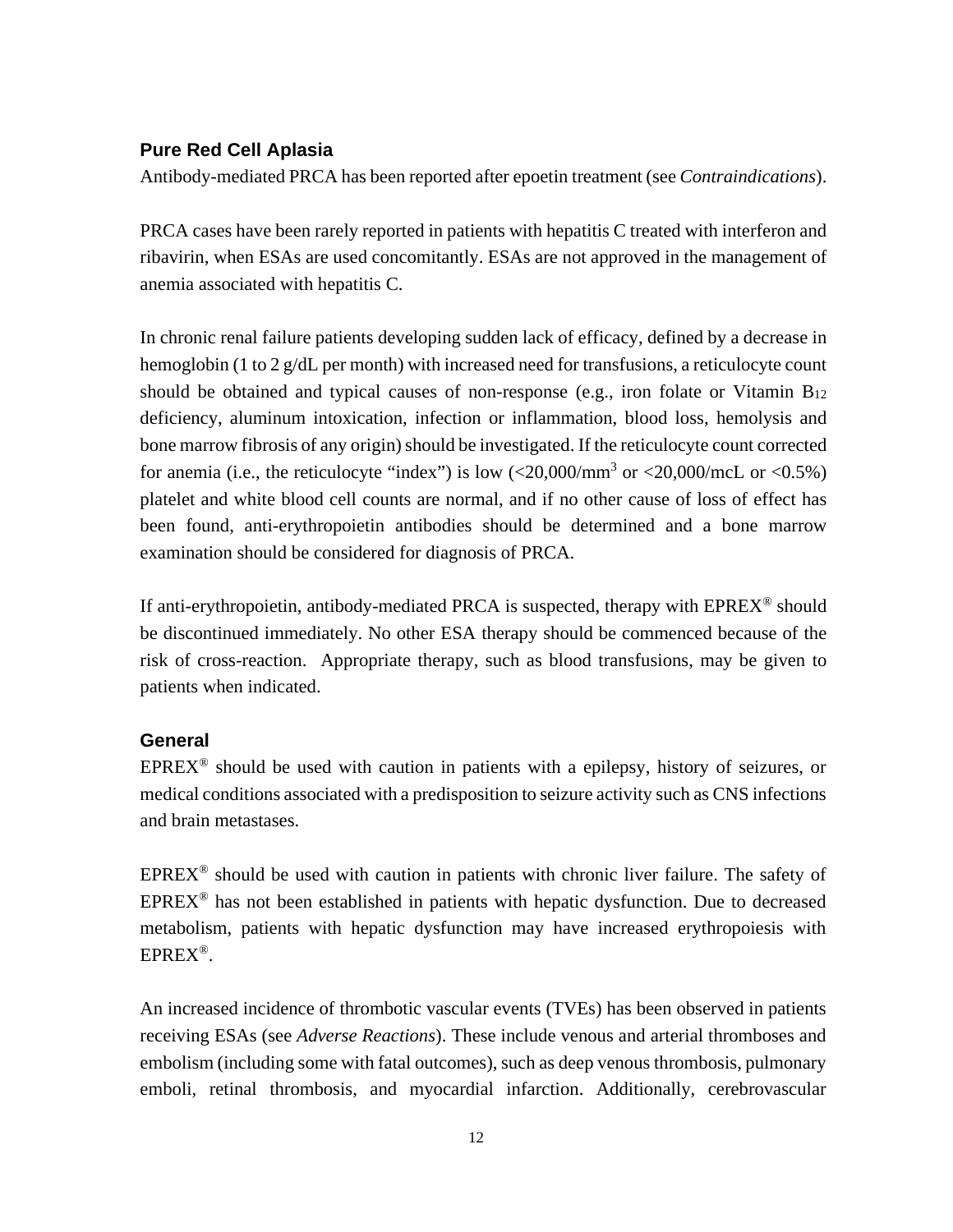accidents (including cerebral infarction, cerebral hemorrhage and transient ischemic attacks) have been reported.

The reported risk of TVEs should be carefully weighed against the benefits to be derived from treatment with  $EPREX^{\circledast}$  particularly in patients with pre-existing risk factors.

In all patients, hemoglobin concentration should be closely monitored due to a potential increased risk of thromboembolic events and fatal outcomes when patients are treated at hemoglobin concentrations above the range for the indication of use.

The safety and efficacy of  $EPREX^{\circledcirc}$  therapy have not been established in patients with underlying hematologic diseases (e.g., hemolytic anemia, sickle cell anemia, thalassemia).

There may be a moderate dose-dependent rise in the platelet count, within the normal range, during treatment with  $EPREX^{\circledcirc}$ . This regresses during the course of continued therapy. In addition, thrombocythemia above the normal range has been reported. It is recommended that the platelet count should be regularly monitored during the first 8 weeks of therapy.

Other causes of anemia (iron, folate or Vitamin B12 deficiency, aluminum intoxication, infection or inflammation, traumatic episodes, blood loss, hemolysis and bone marrow fibrosis of any origin) should be evaluated and treated prior to initiating therapy with  $EPREX<sup>®</sup>$ , and when deciding to increase the dose. In most cases, the ferritin values in the serum fall simultaneously with the rise in packed cell volume. In order to ensure optimum response to  $EPREX^{\circledcirc}$ , adequate iron stores should be assured and iron supplementation should be administered if necessary:

- For chronic renal failure patients, iron supplementation (elemental iron 200-300) mg/day orally for adults and 100-200 mg/day orally for pediatrics) is recommended if serum ferritin levels are below 100 ng/mL.
- For cancer patients, iron supplementation (elemental iron 200-300 mg/day orally) is recommended if transferrin saturation is below 20%.
- For patients in an autologous predonation program, iron supplementation (elemental iron 200 mg/day orally) should be administered several weeks prior to initiating the autologous predeposit in order to achieve high iron stores prior to starting  $EPREX^{\circledcirc}$ therapy, and throughout the course of  $EPREX^{\circledast}$  therapy.
- For patients scheduled for major elective orthopedic surgery, iron supplementation (elemental iron 200 mg/day orally) should be administered throughout the course of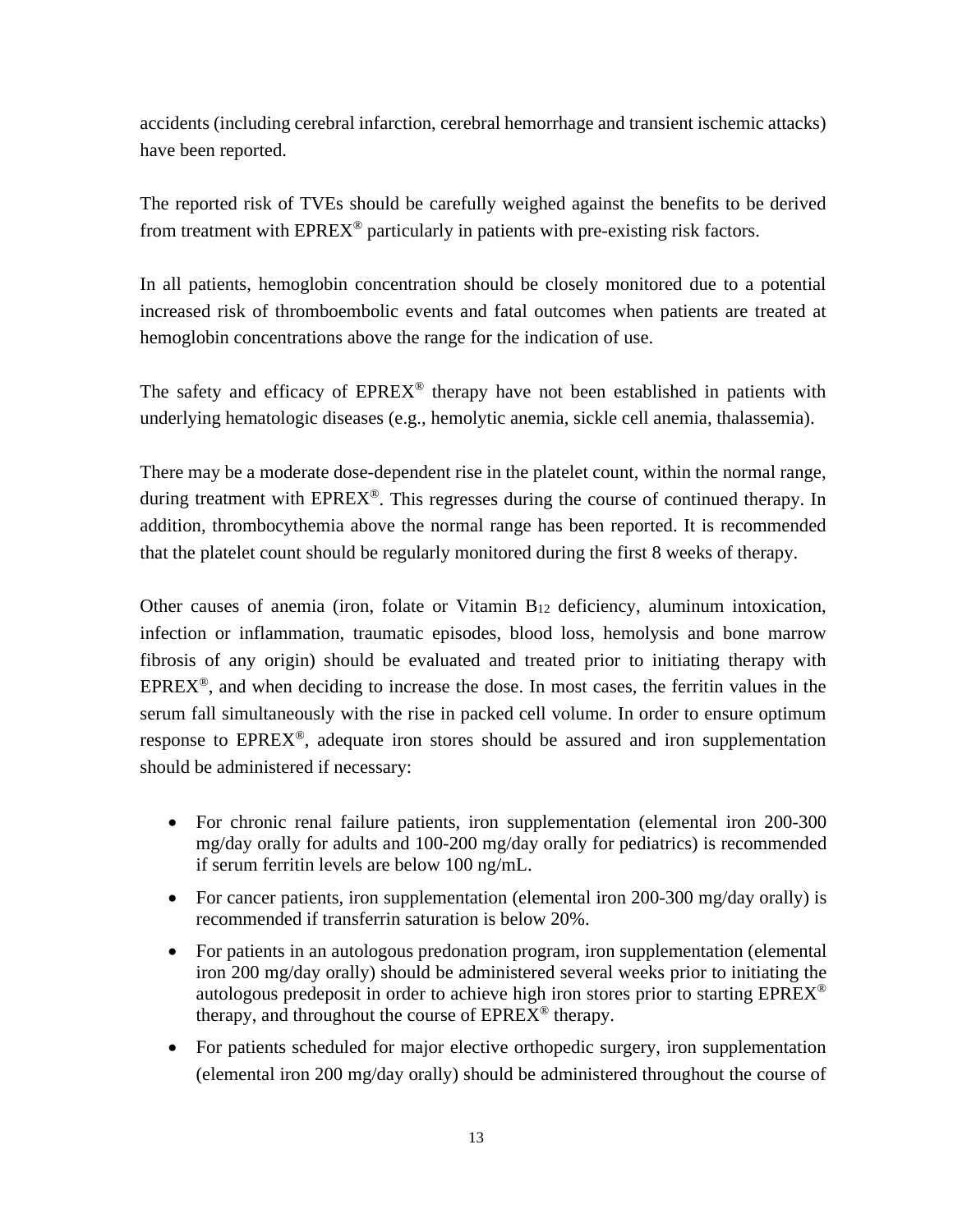$EPREX^{\circledcirc}$  therapy. If possible, iron supplementation should be initiated prior to starting EPREX<sup>®</sup> therapy to achieve adequate iron stores.

Very rarely, the initial presentation or exacerbation of porphyria has been observed in EPREX<sup>®</sup>-treated patients. EPREX<sup>®</sup> should be used with caution in patients with porphyria.

Blistering and skin exfoliation reactions including erythema multiforme and Stevens-Johnson Syndrome (SJS)/toxic epidermal necrolysis (TEN), have been reported in a small number of patients treated with  $EPREX^{\circledast}$ . Discontinue  $EPREX^{\circledast}$  therapy immediately if a severe cutaneous reaction, such as SJS/TEN, is suspected.

The needle cover on the EPREX<sup>®</sup> pre-filled syringe contains dry natural rubber (a derivative of latex), which may cause allergic reactions in individuals sensitive to latex.

Erythropoiesis-stimulating agents (ESAs) are not necessarily equivalent. Therefore, it should be emphasized that patients should only be switched from one ESA (such as  $EPREX^{\circledcirc}$ ) to another ESA with the authorization of the treating physician.

### **Geriatric Use**

Among 1051 patients enrolled in the 5 clinical studies of  $EPREX^{\circledcirc}$  for reduction of allogeneic blood transfusions in patients undergoing elective surgery 745 received EPREX<sup>®</sup> and 306 received placebo. Of the 745 patients who received EPREX®, 432 (58%) were aged 65 and over, while 175 (23%) were 75 and over. No overall differences in safety or effectiveness were observed between geriatric and younger patients. The dose requirements for  $EPREX^{\circledast}$ in geriatric and younger patients within the 4 studies using the three times per week schedule were similar. Insufficient numbers of patients were enrolled in the study using the weekly dosing regimen to determine whether the dosing requirements differ for this schedule.

Of the 882 patients enrolled in the 3 studies of chronic renal failure patients on dialysis, 757 received EPREX<sup>®</sup> and 125 received placebo. Of the 757 patients who received EPREX<sup>®</sup>, 361 (47%) were aged 65 and over, while 100 (13%) were 75 and over. No differences in safety or effectiveness were observed between geriatric and younger patients. Dose selection and adjustment for an elderly patient should be individualized to achieve and maintain the hemoglobin concentration range (see *Dosage and Administration*).

Insufficient numbers of patients age 65 or older were enrolled in clinical studies for the treatment of anemia associated with pre-dialysis chronic renal failure, cancer chemotherapy,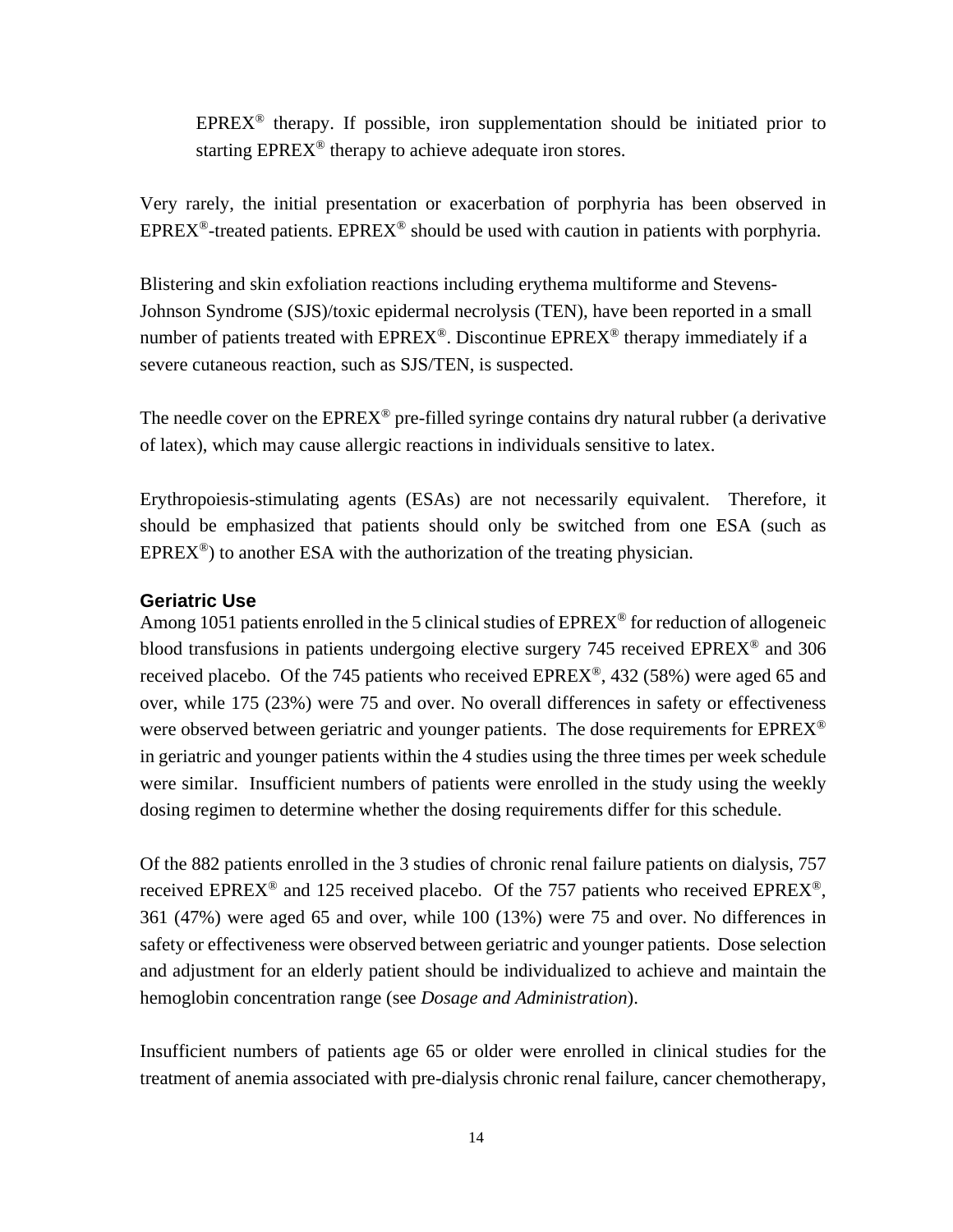and Zidovudine-treatment of HIV infection to determine whether they respond differently from younger subjects.

### **Renal Failure Patients**

Chronic renal failure patients being treated with  $EPREX^{\circledcirc}$  should have hemoglobin levels measured on a regular basis until a stable level is achieved, and periodically thereafter.

In chronic renal failure patients the rate of increase in hemoglobin should be approximately 1 g/dL (0.62 mmol/L)/per month and should not exceed 2 g/dL (1.2 mmol/L)/per month to minimize risks of an increase in hypertension. Dose should be reduced when hemoglobin approaches 12 g/dL

In patients with chronic renal failure, maintenance hemoglobin concentration should not exceed 12 g/dL, the upper limit of the hemoglobin concentration range as recommended under section on Dosage and Administration. In controlled clinical trials, hemoglobin levels targeted to 13 g/dL or higher were associated with a higher risk of cardiovascular events, including death.

Patients with chronic renal failure and insufficient hemoglobin response to ESA therapy may be at even greater risk for cardiovascular events and mortality than other patients.

Based on information available to date, the use of  $EPREX^{\circledast}$  in predialysis end stage renal insufficiency patients does not accelerate the rate of progression of renal insufficiency.

Shunt thromboses have occurred in hemodialysis patients, especially in those who have a tendency to hypotension or whose arteriovenous fistula exhibit complications (e.g., stenoses, aneurisms, etc.) Early shunt revision and thrombosis prophylaxis by administration of acetylsalicylic acid, for example, is recommended in these patients.

Hyperkalemia has been observed in isolated cases, though causality has not been established. Serum electrolytes should be monitored in chronic renal failure patients. If an elevated or rising serum potassium level is detected, then in addition to the appropriate treatment of the hyperkalemia, consideration should be given to ceasing EPREX® administration until the serum potassium level has been corrected.

As a result of an increase in packed cell volume, hemodialysis patients receiving  $EPREX^{\circledcirc}$ frequently require an increase in heparin dose during dialysis. If heparinization is not optimal, occlusion of the dialysis system is possible.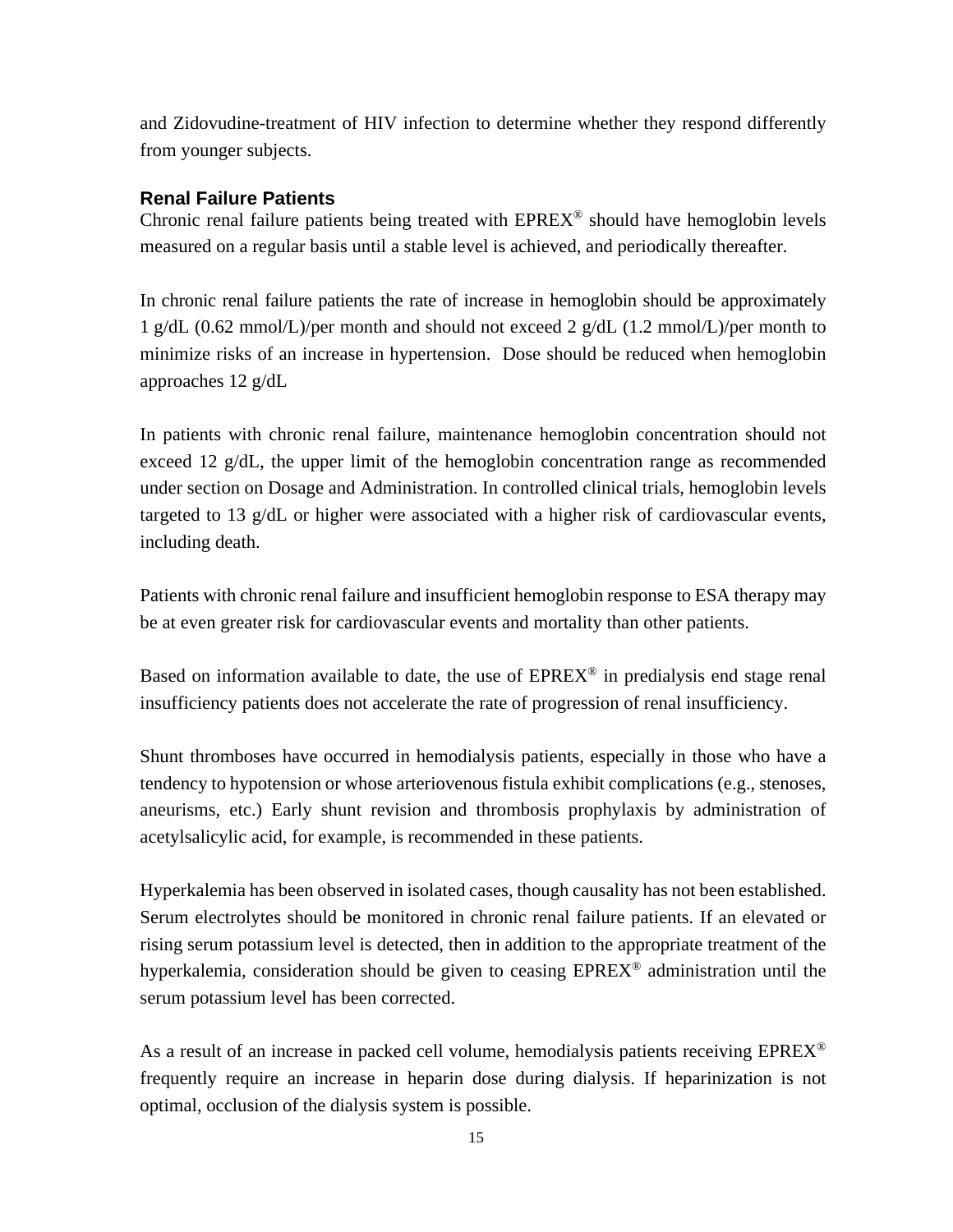In some female chronic renal failure patients, menses have resumed following  $EPREX^{\circledcirc}$ therapy; the possibility of potential pregnancy should be discussed and the need for contraception evaluated.

### **Cancer Patients**

Cancer patients on  $EPREX^{\circledast}$  should have hemoglobin levels measured on a regular basis until a stable level is achieved and periodically thereafter.

ESAs are growth factors that primarily stimulate red blood cell production. Erythropoietin receptors may be expressed on the surface of a variety of tumor cells. As with all growth factors, there is a concern that ESAs could stimulate the growth of tumors.

In controlled clinical studies, use of  $EPREX^{\circledast}$  and other ESAs have shown:

- decreased locoregional control, locoregional progression-free survival and overall survival in patients with advanced head and neck cancer receiving radiation therapy when administered to achieve a hemoglobin concentration level of greater than 14  $g/dL$  (8.7 mmol/L),
- shortened overall survival and increased deaths attributed to disease progression at 4 months in patients with metastatic breast cancer receiving chemotherapy when administered to a hemoglobin concentration level of 12 to 14  $g/dL$  (7.5 to 8.7) mmol/L),
- Another ESA (darbepoietin alfa) increased risk of death when administered to achieve a hemoglobin concentration level of 12  $g/dL$  (7.5 mmol/L) in patients with active malignant disease receiving neither chemotherapy nor radiation therapy. ESAs are not indicated for use in this patient population.

In view of the above, the decision to administer recombinant erythropoietin treatment should be based on a benefit-risk assessment with the participation of the individual patient, which should take into account the specific clinical context. Factors to consider in this assessment include: the type of tumor and its stage; the degree of anemia; life-expectancy; the environment in which the patient is being treated; and patient preference (see *Pharmacological Properties, Pharmacodynamic Properties*).

In cancer patients receiving chemotherapy, the 2-3 weeks delay between ESA administration and the appearance of erythropoietin-induced red cells should be considered when assessing whether or not EPREX<sup>®</sup> therapy is appropriate (in particular for patients at risk of transfusion).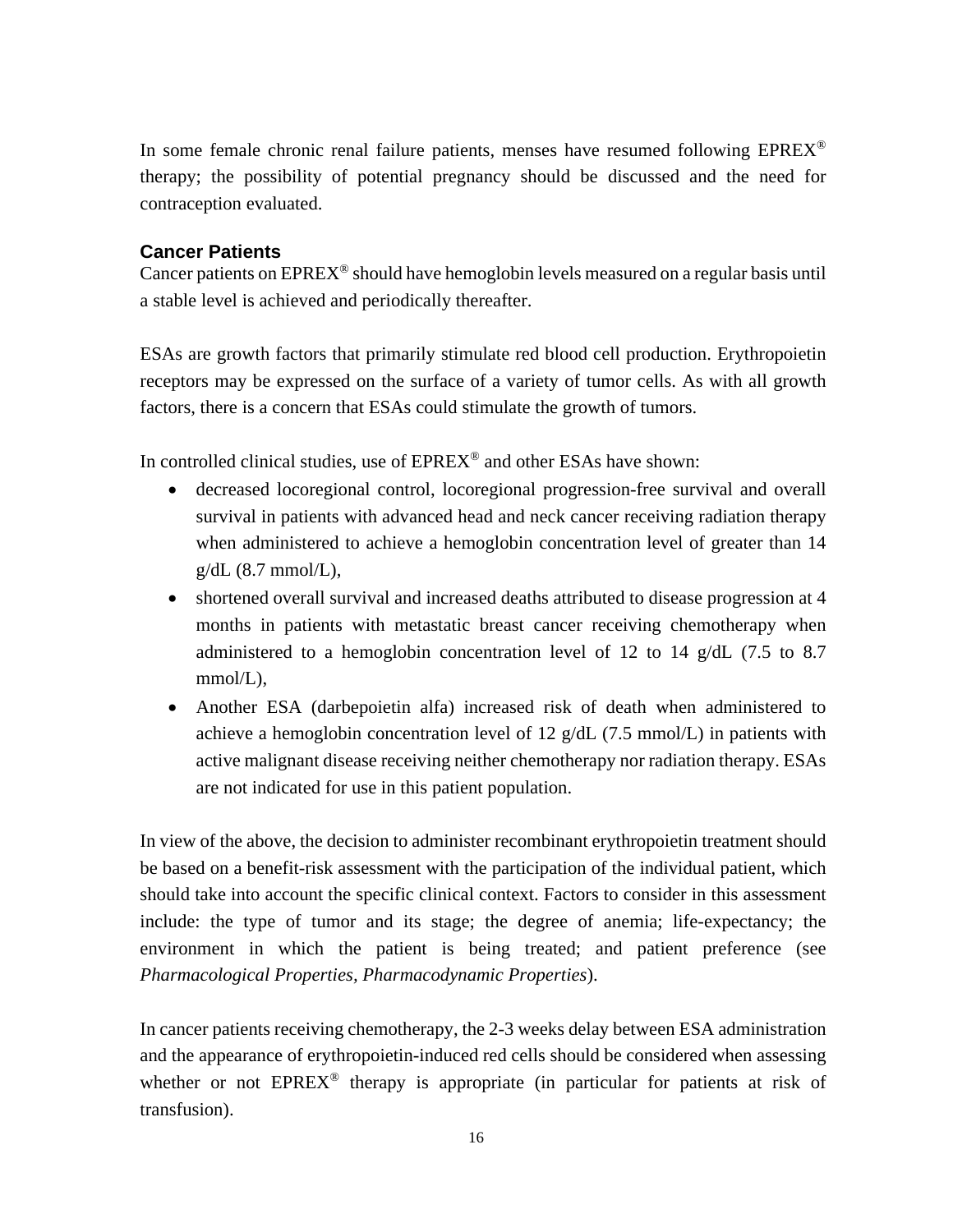### **HIV-Infected Patients**

If HIV-infected patients fail to respond or maintain a response to  $EPREX^{\circledast}$ , other etiologies including iron deficiency anemia should be considered and evaluated.

### **Adult Surgery Patients in an Autologous Pre-Donation Program**

All special warnings and special precautions associated with autologous blood donation programs, especially routine volume replacement, should be respected in patients being supplemented with EPREX<sup>®</sup>.

### **Adult Perisurgery Patients (Without Autologous Blood Donation)**

Good blood management practices should always be used in the perisurgical setting.

Patients scheduled for major elective orthopedic surgery should receive adequate antithrombotic prophylaxis, as thrombotic and vascular events may occur in surgical patients, especially in those with underlying cardiovascular disease. In addition, special precaution should be taken in patients with predisposition for development of DVTs. Moreover, in patients with a baseline hemoglobin of  $> 13$  g/dL (8.1 mmol/L), the possibility that EPREX<sup>®</sup> treatment may be associated with an increased risk of postoperative thrombotic/vascular events cannot be excluded. Therefore, it should not be used in patients with baseline hemoglobin  $>13$  g/dL (8.1 mmol/L).

The use of  $EPREX^{\circledcirc}$  is not recommended in perisurgery patients with a baseline hemoglobin of  $> 13$  g/dL (8.1 mmol/L).

### **Interactions**

No evidence exists that indicates that treatment with EPREX® alters the metabolism of other drugs. Drugs that decrease erythropoiesis may decrease the response to  $EPREX^@$ .

Since cyclosporin is bound by red blood cells, there is potential for a drug interaction. If  $EPREX^{\circledast}$  is given concomitantly with cyclosporin, blood levels of cyclosporin should be monitored and the dose of cyclosporin adjusted as the hematocrit rises.

No evidence exists that indicates an interaction between EPREX® and G-CSF or GM-CSF with regard to hematological differentiation or proliferation of tumor cells from biopsy specimens *in vitro*.

The effect of  $EPREX^{\circledast}$  may be potentiated by the simultaneous therapeutic administration of a hematinic agent, such as ferrous sulphate, when a deficiency state exists.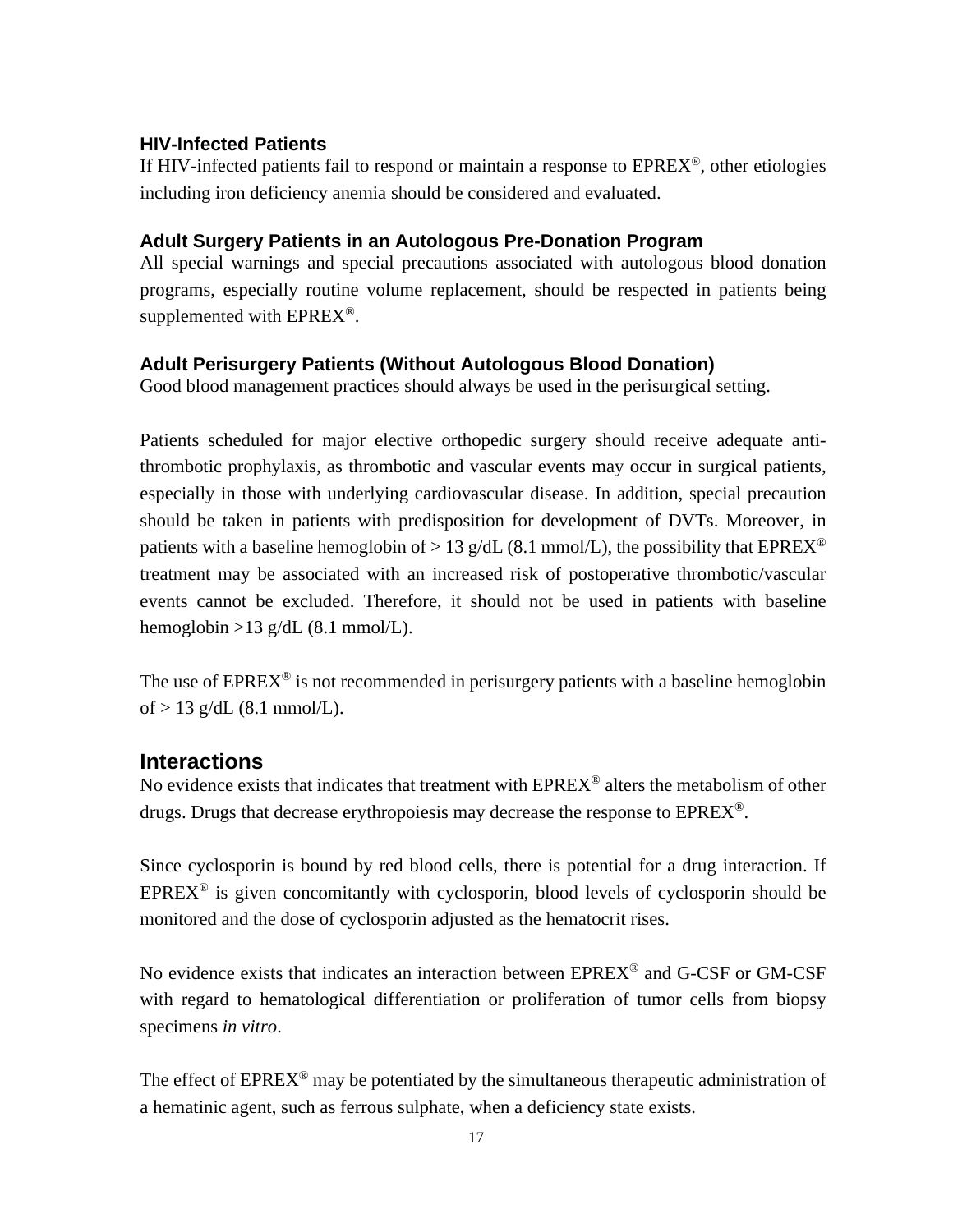In patients with metastatic breast cancer, subcutaneous co-administration of 40,000 IU/mL EPREX<sup>®</sup> with trastuzumab (6 mg/kg) had no effect on the pharmacokinetics of trastuzumab.

### **Pregnancy, Breast-feeding, and Fertility Pregnancy**

In animal studies, Epoetin alfa has been shown to decrease fetal body weight, delay ossification and increase fetal mortality when given in weekly doses of approximately 20 times the recommended human weekly dose. These changes are interpreted as being secondary to decreased maternal body weight gain.

There are no adequate and well-controlled studies in pregnant women.

 $EPREX^{\circledcirc}$  should be used during pregnancy only if the potential benefit justifies the potential risk to the fetus (see *Non-Clinical Information, Reproductive Toxicology*).

### **Breast-feeding**

Erythropoietin is present in human milk. However, it is not known whether  $EPREX^{\circledast}$  is distributed into human milk.  $EPREX^{\circledcirc}$  should be used with caution in nursing women.

In pregnant or lactating surgical patients participating in an autologous blood predonation program, the use of EPREX® is not recommended.

### **Fertility**

The effect of EPREX® on human fertility has not been studied (see *Non-Clinical Information, Reproductive Toxicology*).

### **Effects on Ability to Drive and Use Machines**

In patients with kidney disease, due to the possibility of an increase in blood pressure, there is a small chance of having a seizure when therapy starts. Thus due to the increased risk of hypertension during the initial phase of  $EPREX^{\circledcirc}$  treatment, patients with chronic renal failure should use caution when performing potentially hazardous activities, such as driving or operating machinery, until the optimal maintenance dose of  $EPREX^{\circledcirc}$  has been established. No studies on the effects of  $EPREX^{\circledast}$  on the ability to drive and use machines have been performed.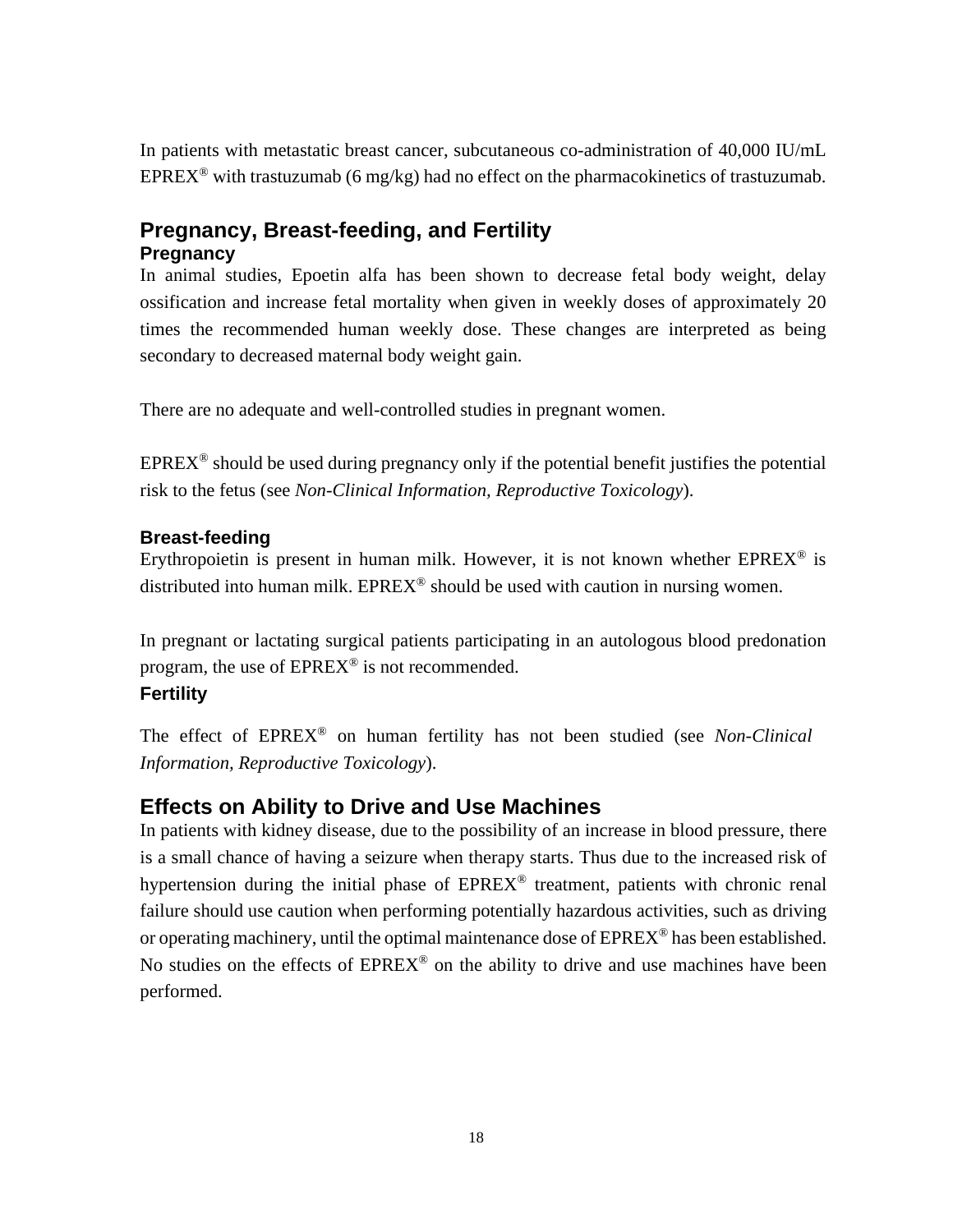### **Adverse Reactions**

Throughout this section, adverse reactions are presented. Adverse reactions are adverse events that were considered to be reasonably associated with the use of EPREX<sup>®</sup> based on the comprehensive assessment of the available adverse event information. A causal relationship with  $EPREX^{\circledast}$  usually cannot be reliably established in individual cases. Further, because clinical trials are conducted under widely varying conditions, adverse reaction rates observed in the clinical trials of a drug cannot be directly compared to rates in the clinical trials of another drug and may not reflect the rates observed in clinical practice.

### **Summary of the Safety Profile**

A frequent adverse reaction during treatment with  $EPREX^{\circledcirc}$  is a dose-dependent increase in blood pressure or aggravation of existing hypertension. Monitoring of the blood pressure should be performed, particularly at the start of therapy.

The most frequently occurring adverse reactions observed in clinical trials of  $EPREX^{\circledast}$  are diarrhea, nausea, vomiting, pyrexia and headache. Influenza-like illness may occur especially at the start of treatment.

An increased incidence of TVEs, has been observed in patients receiving ESAs (see *Warnings and Precautions*).

Hypersensitivity reactions, including cases of rash (including urticaria), anaphylactic reaction, and angio-edema have been reported.

Hypertensive crisis with encephalopathy and seizures, requiring the immediate attention of a physician and intensive medical care, have occurred also during  $EPREX^{\otimes}$  treatment in patients with previously normal or low blood pressure. Particular attention should be paid to sudden stabbing migraine-like headaches as a possible warning signal.

### **Clinical Trial Experience**

Of a total 3714 subjects in 29 randomized, double-blinded, placebo or standard of care (SOC) controlled studies, the overall safety profile of  $EPREX^{\circledcirc}$  was evaluated in 2136 anemic subjects. Included were 228 EPREX®-treated CRF subjects in 4 chronic renal failure studies  $(2 \text{ studies in predialysis}, N=131 \text{ exposed CRF subjects not yet on dialysis and } 2 \text{ in dialysis},$ N=97 exposed CRF subjects on dialysis); 1404 exposed cancer. subjects in 16 studies of anemia due to chemotherapy; 144 exposed subjects in 4 HIV-infection studies; 147 exposed subjects in 2 studies for autologous blood donation; and 213 exposed subjects in 1 study in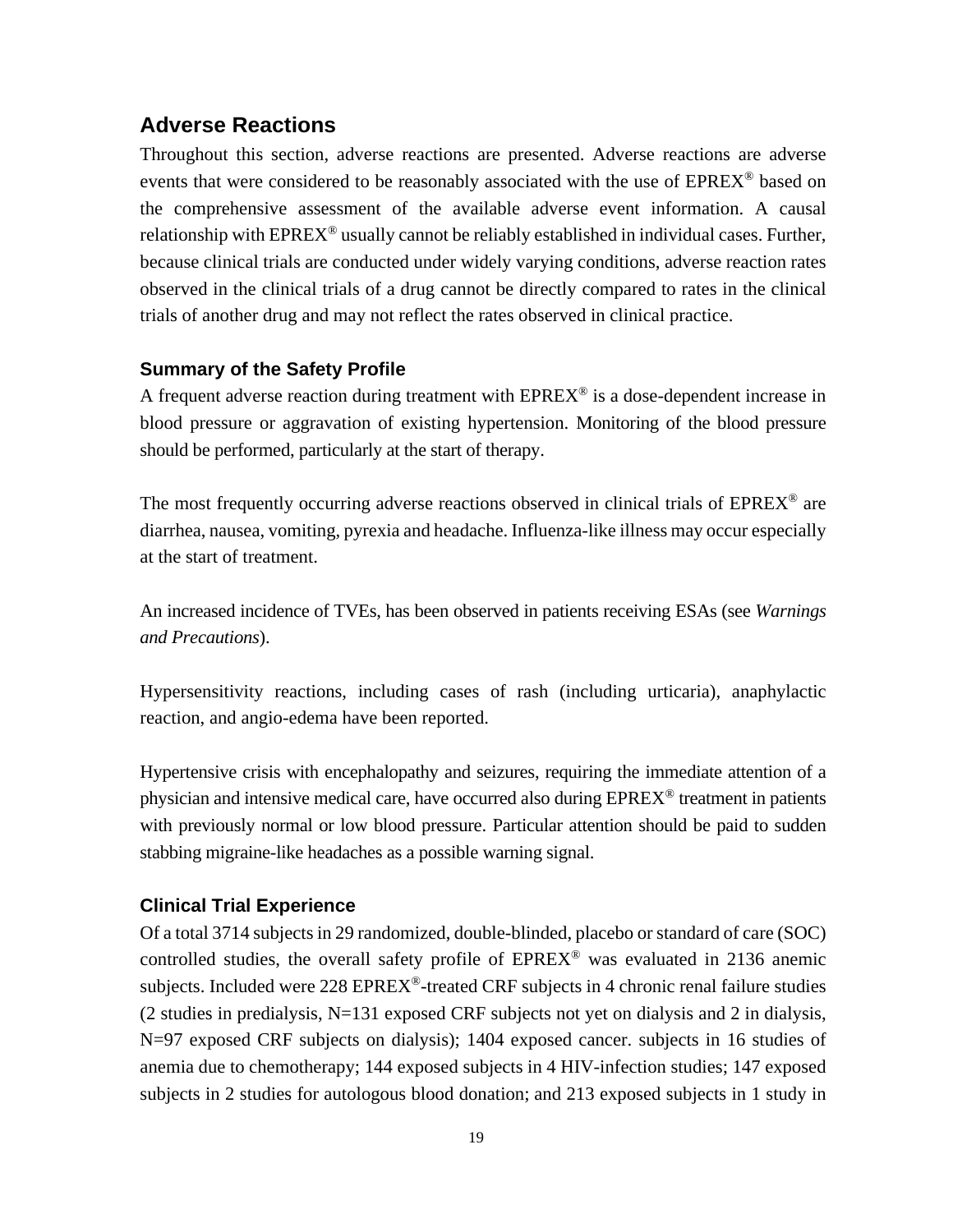the perisurgical setting, and 102 exposed subjects in 2 studies in MDS. Adverse reactions reported by  $\geq$ 1% of subjects treated with EPREX<sup>®</sup> in these trials are shown in the table below: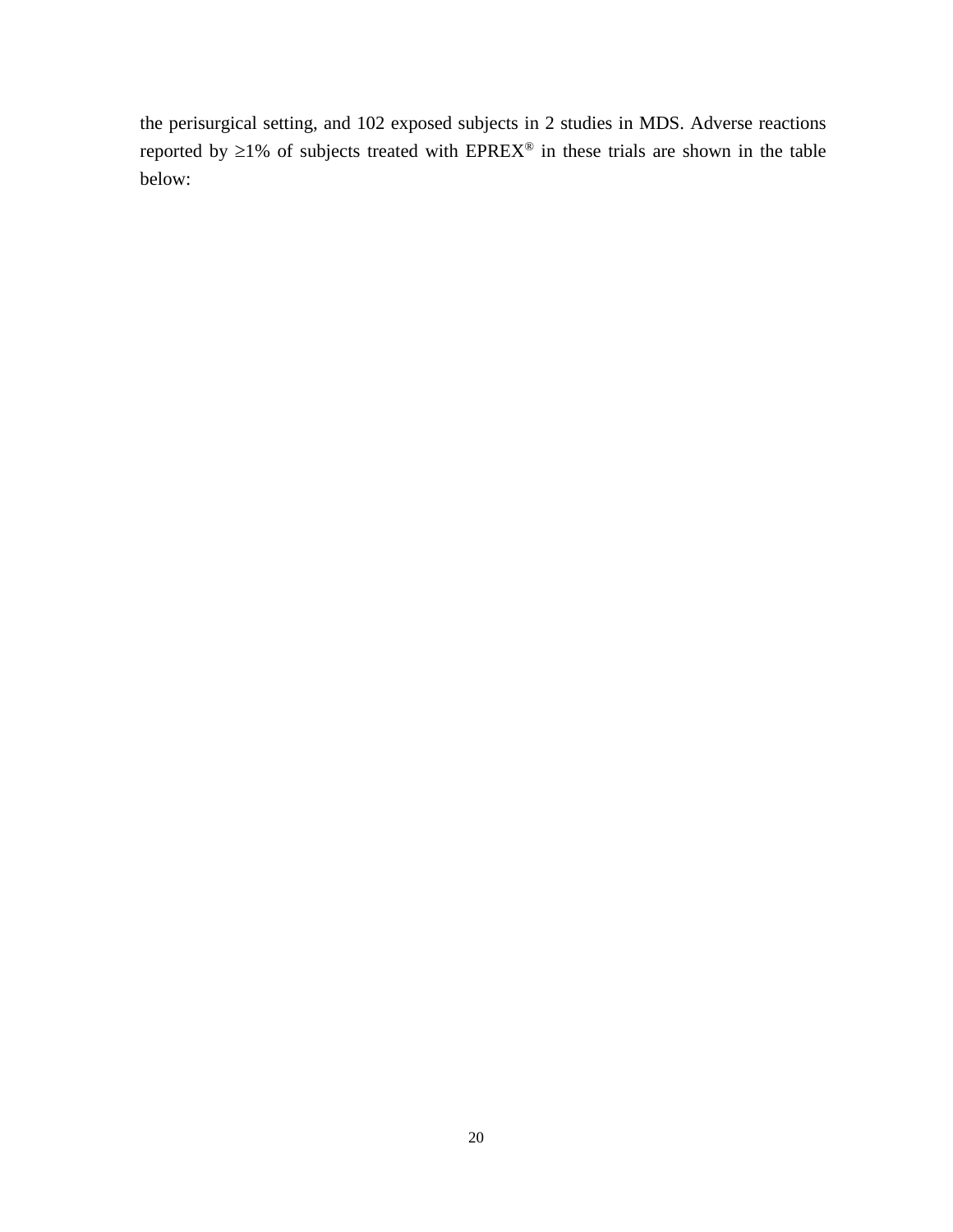|                                                        |                                         |                     | <b>CRF</b>    |                                        |                           |                                                                  |               |                      |           | of the velocal negativity responses by $\pm 1$ to or babyleets in changed budded while El KETS. |                           |                |              |             |
|--------------------------------------------------------|-----------------------------------------|---------------------|---------------|----------------------------------------|---------------------------|------------------------------------------------------------------|---------------|----------------------|-----------|-------------------------------------------------------------------------------------------------|---------------------------|----------------|--------------|-------------|
|                                                        |                                         | <b>Predialysis</b>  |               | <b>Dialysis</b>                        |                           | <b>Oncology</b>                                                  |               | <b>HIV</b>           |           | <b>ABD</b>                                                                                      |                           | <b>Surgery</b> |              | <b>MDS</b>  |
|                                                        |                                         | EPO Placebo         |               | EPO Placebo                            | EPO                       |                                                                  |               |                      |           | Non-ESA EPO Placebo EPO Non-ESA                                                                 | EPO                       | Placebo        |              | EPO Placebo |
| <b>System/Organ Class</b>                              |                                         | $N=131$ $N=79$      | $N=97$        | $N=46$                                 | $N = 1404$                |                                                                  |               |                      |           | $N=930$ $N=144$ $N=153$ $N=147$ $N=112$                                                         | $N = 213$                 | $N = 103$      | $N = 102$    | $N=53$      |
| <b>Adverse Reaction</b>                                | $n$ (%)                                 | $n$ (%)             | $n$ (%)       | $n$ (%)                                | $n$ (%)                   | $n$ (%)                                                          | $n$ (%)       | $n(\%)$ $n(\%)$      |           | $n \ (\%)$                                                                                      | $n$ (%)                   | n(%)           | $n$ (%)      | $n$ (%)     |
| <b>Gastrointestinal disorders</b>                      |                                         |                     |               |                                        |                           |                                                                  |               |                      |           |                                                                                                 |                           |                |              |             |
| Nausea                                                 |                                         |                     |               |                                        |                           | $14(11)10(13)23(24)13(28)265(19)193(21)36(25)39(25)26(18)11(10)$ |               |                      |           |                                                                                                 | 96 (45)                   | 46(45)         | $1 (<1)$ NR  |             |
| Diarrhea                                               |                                         | $16(12)8(10)$ 7(7)  |               | 4(9)                                   |                           | $168(12)$ $102(11)$ $43(30)51(33)5(3)$ 7(6)                      |               |                      |           |                                                                                                 | 18(8)                     | 12(12)         | $1 \,(<)1$   | 1(2)        |
| Vomiting                                               | 12(9) 6(8)                              |                     | 9(9)          | 8(17)                                  |                           | 173 (12) 134 (14) 21 (15) 24 (16) 7 (5) 1 (<1)                   |               |                      |           |                                                                                                 | 36(17)                    | 14(14)         | <b>NR</b>    | <b>NR</b>   |
| General disorders and administration site conditions   |                                         |                     |               |                                        |                           |                                                                  |               |                      |           |                                                                                                 |                           |                |              |             |
| Chills                                                 | 6(5)                                    | 2(3)                | $10(10)$ 3(7) |                                        | 33(2)                     | 32(3)                                                            | 5(3)          | 14(9) 8(5)           |           | 4(4)                                                                                            | 12(6)                     | 1(1)           | <b>NR</b>    | <b>NR</b>   |
| Influenza like illness                                 | $1 (<1)$ NR                             |                     | 9(9)          | 6(13)                                  | 23(2)                     | 10(1)                                                            | 3(2)          | $1 \times 1$ 4 (3)   |           | $1 \,(<)1$                                                                                      | 1(<1)                     | <b>NR</b>      | <b>NR</b>    | <b>NR</b>   |
| Injection site reaction                                |                                         | 14(11)16(20)1(1)    |               | <b>NR</b>                              | 42(3)                     | 31(3)                                                            |               | $14(10)13(9)$ NR     |           | $1 \,(<)1$                                                                                      | 39(18)                    | 19(18)         | <b>NR</b>    | <b>NR</b>   |
| Pyrexia                                                | 4(3)                                    | 4(5)                | 9(9)          | 6(13)                                  |                           | 189(13)130(14)                                                   |               | 61(42)52(34)7(5)     |           | 3(3)                                                                                            | 37(17)                    | 27(26)         | <b>NR</b>    | <b>NR</b>   |
| Peripheral edema                                       | 9(7)                                    | $10(13) \text{ NR}$ |               | <b>NR</b>                              | 72(5)                     | 34(4)                                                            | $7(5)$ $5(3)$ |                      | 2(1)      | 2(2)                                                                                            | 14(7)                     | 4(4)           | <b>NR</b>    | <b>NR</b>   |
| <b>Metabolism and nutrition disorders</b>              |                                         |                     |               |                                        |                           |                                                                  |               |                      |           |                                                                                                 |                           |                |              |             |
| Hyperkalemia                                           | 3(2)                                    | 3(4)                | 10(10)2(4)    |                                        | $2 \left( \leq 1 \right)$ | $2 \left( \leq 1 \right)$                                        | <b>NR</b>     | <b>NR</b>            | <b>NR</b> | <b>NR</b>                                                                                       | <b>NR</b>                 | 1(1)           | <b>NR</b>    | <b>NR</b>   |
| <b>Musculoskeletal and connective tissue disorders</b> |                                         |                     |               |                                        |                           |                                                                  |               |                      |           |                                                                                                 |                           |                |              |             |
| Arthralgia                                             | 16(12)6(8)                              |                     | 23(24)3(7)    |                                        | 45(3)                     | 43(5)                                                            | 5(3)          | 11(7)                | 3(2)      | 3(3)                                                                                            | 5(2)                      | 3(3)           | <b>NR</b>    | <b>NR</b>   |
| Bone pain                                              | $1 (<1)$ NR                             |                     | 6(6)          | 1(2)                                   | 47(3)                     | 26(3)                                                            | 3(2)          | <b>NR</b>            | <b>NR</b> | $1 \left( \leq 1 \right)$                                                                       | $1(\leq 1)$               | <b>NR</b>      | $1 (\leq 1)$ | <b>NR</b>   |
| Myalgia                                                | 3(2)                                    | 1(1)                | 6(6)          | <b>NR</b>                              | 46(3)                     | 25(3)                                                            | 8(6)          | 9(6)                 | 2(1)      | 3(3)                                                                                            | $2 \left( \leq 1 \right)$ | <b>NR</b>      | <b>NR</b>    | <b>NR</b>   |
| Pain in extremity                                      | 7(5)                                    | 7(9)                | 15(15) 2(4)   |                                        | 37(3)                     | 19(2)                                                            |               | $10(7)$ 13 (8) 6 (4) |           | 2(2)                                                                                            | 7(3)                      | 4(4)           | <b>NR</b>    | <b>NR</b>   |
| <b>Nervous system disorders</b>                        |                                         |                     |               |                                        |                           |                                                                  |               |                      |           |                                                                                                 |                           |                |              |             |
| Convulsion                                             | $1 \left( 1 \right) 2 \left( 3 \right)$ |                     | 2(2)          | <b>NR</b>                              | $12 \,(<)1$               | $4 \left( 1 \right)$                                             | $2(1)$ $2(1)$ |                      | NR        | <b>NR</b>                                                                                       | NR                        | <b>NR</b>      | <b>NR</b>    | <b>NR</b>   |
| Headache                                               |                                         |                     |               | 22 (17) 14 (18) 33 (34) 20 (43) 98 (7) |                           | 50(5)                                                            |               |                      |           | 28 (19) 32 (21) 17 (12) 16 (14)                                                                 | 25(12)                    | 9(9)           | <b>NR</b>    | <b>NR</b>   |

**Table 1.** Summary of Adverse Reactions Reported by ≥1% of Subjects in Clinical Studies With EPREX®

Footnotes appear at the end of the table.

Continued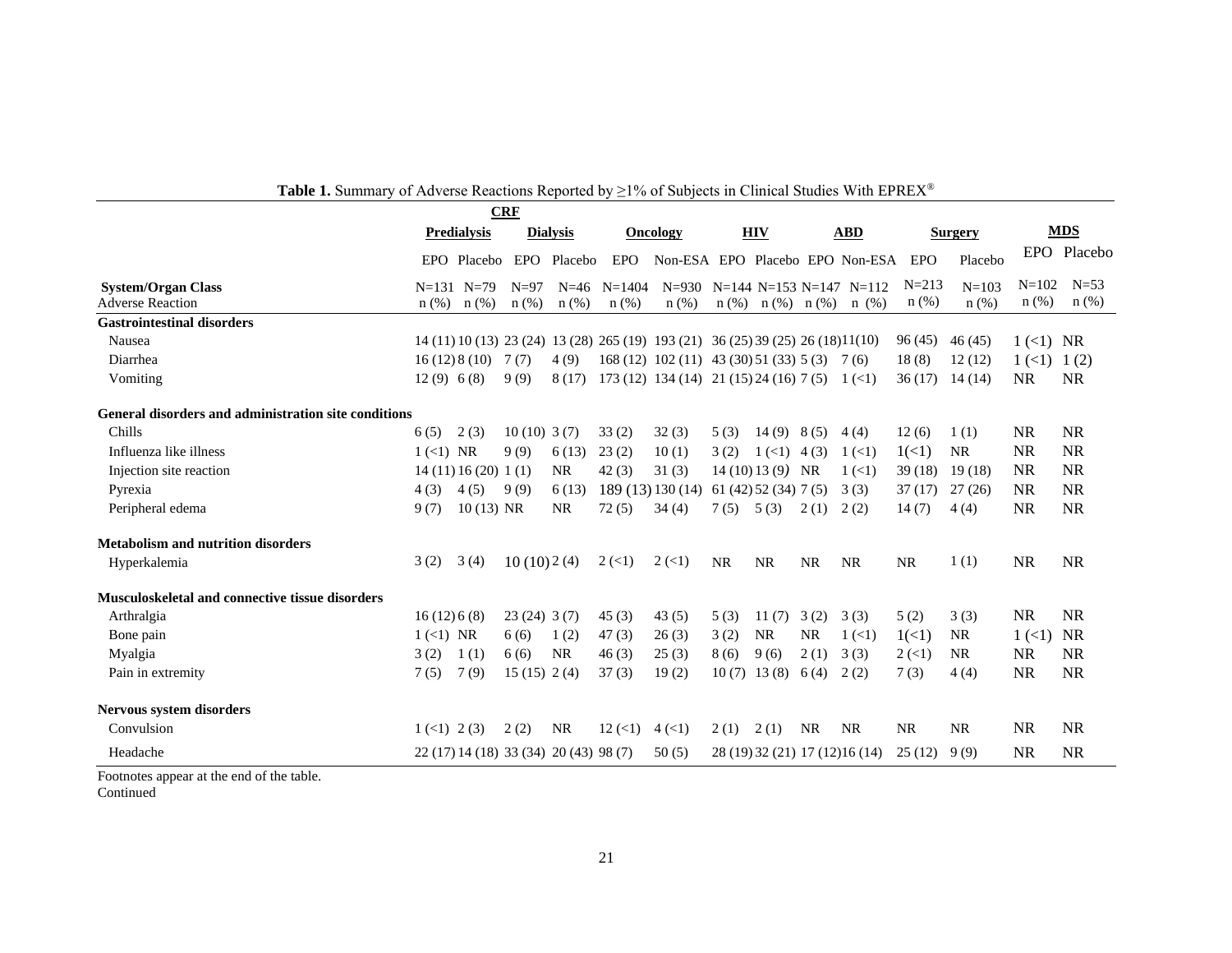|                                                          |            | <b>CRF</b>              |            |                        |                                                           |                    |           |                                         |           |                    |            |                |            |           |
|----------------------------------------------------------|------------|-------------------------|------------|------------------------|-----------------------------------------------------------|--------------------|-----------|-----------------------------------------|-----------|--------------------|------------|----------------|------------|-----------|
|                                                          |            | <b>Predialysis</b>      |            | <b>Dialysis</b>        | <b>Oncology</b>                                           |                    |           | <b>HIV</b>                              |           | <b>ABD</b>         |            | <b>Surgery</b> |            | MDS       |
|                                                          |            | EPO Placebo EPO Placebo |            |                        | EPO                                                       | Non-<br><b>ESA</b> |           | EPO Placebo EPO                         |           | Non-<br><b>ESA</b> | <b>EPO</b> | Placebo        | <b>EPO</b> | Placebo   |
| <b>System/Organ Class</b>                                |            | $N=131$ $N=79$          | $N=97$     |                        | N=46 N=1404 N=930 N=144 N=153 N=147N=112 N=213            |                    |           |                                         |           |                    |            | $N = 103$      | $N = 102$  | $N=53$    |
| <b>Adverse Reaction</b>                                  | $n$ (%)    | $n$ (%)                 | $n$ (%)    | $n$ (%)                | $n$ (%)                                                   |                    |           | $n$ (%) $n$ (%) $n$ (%) $n$ (%) $n$ (%) |           |                    | n(%)       | $n(\%)$        | $n$ (%)    | $n$ (%)   |
| Respiratory, thoracic<br>mediastinal<br>and<br>disorders |            |                         |            |                        |                                                           |                    |           |                                         |           |                    |            |                |            |           |
| Cough                                                    | 5(4)       | 1(1)                    |            | $9(9)$ $8(17)$ $98(7)$ |                                                           | 66(7)              | 37        | $(26)$ 22 (14) 2 (1) 2 (2)              |           |                    | 10(5)      | <b>NR</b>      | <b>NR</b>  | <b>NR</b> |
| Resp tract congestion                                    | <b>NR</b>  | <b>NR</b>               | 9(9) 2(4)  |                        | <b>NR</b>                                                 | <b>NR</b>          | 1 (<1) NR |                                         | <b>NR</b> | NR.                | <b>NR</b>  | <b>NR</b>      | <b>NR</b>  | <b>NR</b> |
| <b>Skin and subcutaneous</b><br>tissue disorders         |            |                         |            |                        |                                                           |                    |           |                                         |           |                    |            |                |            |           |
| Rash <sup>a</sup>                                        | 8(6)       | 6(8)                    | 11(11)2(4) |                        | 93 (7) 47 (5) $\frac{36}{(25)}$ 19 (12) 3 (2) 2 (2) 8 (4) |                    |           |                                         |           |                    |            | 2(2)           | <b>NR</b>  | <b>NR</b> |
| <b>Vascular disorders</b>                                |            |                         |            |                        |                                                           |                    |           |                                         |           |                    |            |                |            |           |
| Embolism<br>thrombosis <sup>b</sup>                      | and $(2)$  | <b>NR</b>               | 15         | $(15)$ <sup>2(4)</sup> | 76(5)                                                     | $33(4)$ 7(5)       |           | $1(\leq 1)$                             | 6 (4)     | 3(3)               | 18(8)      | 6(6)           | $1 \,(<)1$ | <b>NR</b> |
| Deep vein thrombosis                                     | NR.        | NR.                     | <b>NR</b>  | <b>NR</b>              | 24(2)                                                     | $6$ (<1) NR        |           | NR                                      | 2(1)      | 2(2)               | 10(5)      | 3(3)           | <b>NR</b>  | <b>NR</b> |
| Thrombosis                                               | <b>NR</b>  | <b>NR</b>               | 4(4)       | 1(2)                   | 18(1)                                                     | $6$ (<1) NR        |           | <b>NR</b>                               | 2(1)      | <b>NR</b>          | 3(1)       | <b>NR</b>      | <b>NR</b>  | <b>NR</b> |
| Hypertension <sup>c</sup>                                | 35<br>(27) | 20(25)                  | 32<br>(33) | 5(11)                  | 43 $(3)$ 24 $(3)$ 3 $(2)$                                 |                    |           | 4(3)                                    | NR        | 2(2)               | 23(11)     | 9(9)           | 2(2)       | 1(2)      |

**Table 1.** Summary of Adverse Reactions Reported by ≥1% of Subjects in Clinical Studies With EPREX® (Continued)

ADB=autologous blood donation; NR=not reported;

a Rash includes urticaria and angioedema

<sup>b</sup> Includes arterial and venous, fatal and non fatal events, such as deep venous thrombosis, pulmonary emboli, retinal thrombosis, arterial thrombosis (including myocardial infarction), cerebrovascular accidents (i.e. stroke including cerebral infarction and cerebral hemorrhage) transient ischemic attacks, and shunt thrombosis (including dialysis equipment) and thrombosis within arteriovenous shunt aneurisms

c Hypertension includes hypertensive crisis and hypertensive encephalopathy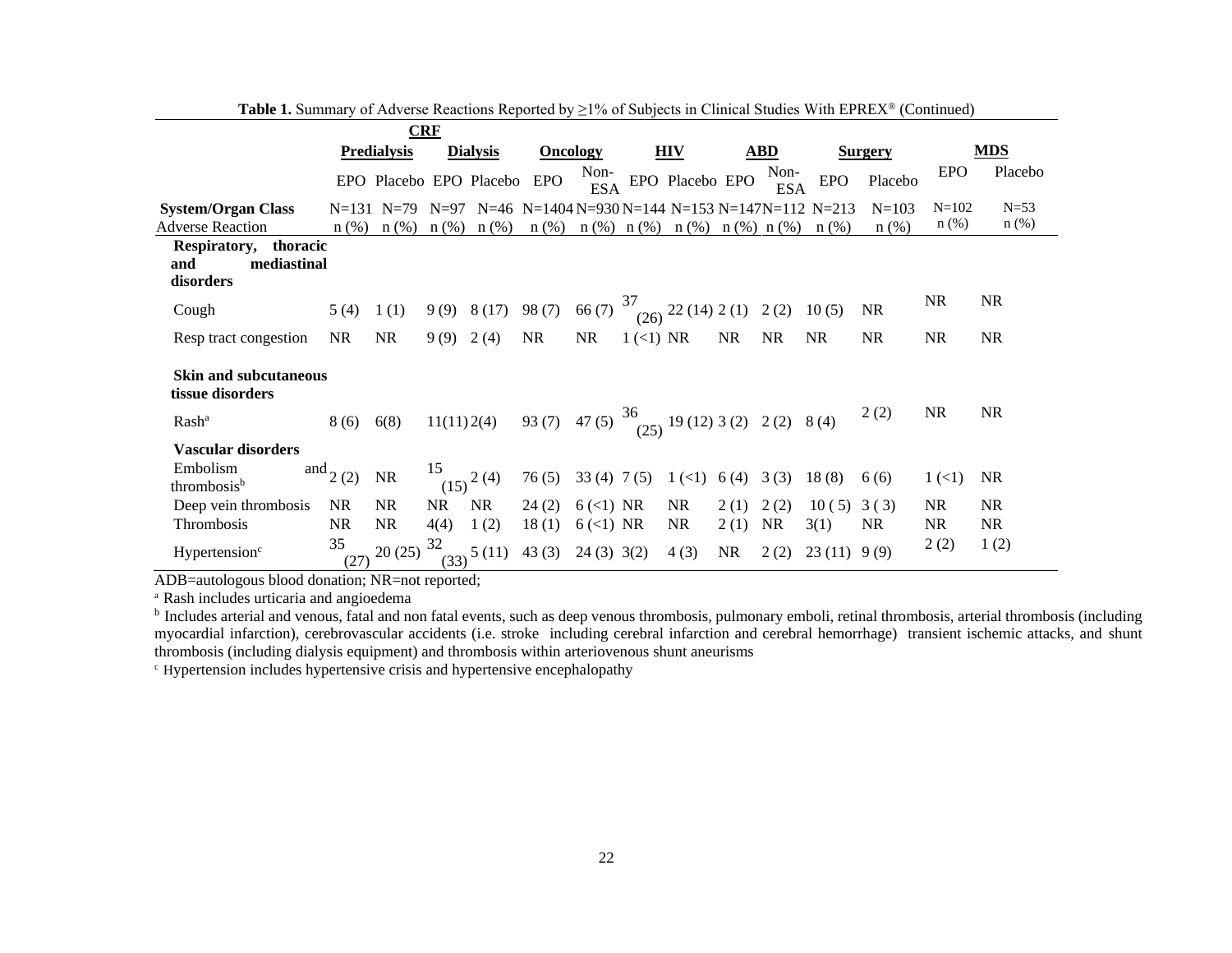### **Post-marketing Experience**

Adverse drug reactions identified during the postmarketing experience with Epoetinum alfa are included in Table 2. In the table, the frequencies are provided according to the following convention:

| Very common | $\geq$ 1/10                                    |
|-------------|------------------------------------------------|
| Common      | $\geq$ 1/100 and < 1/10                        |
| Uncommon    | $\geq$ 1/1000 and <1/100                       |
| Rare        | $\geq$ 1/10000, <1/1,000                       |
| Very rare   | $\langle 1/10000$ , including isolated reports |

Antibody-mediated PRCA has been very rarely reported (<1/10,000 cases per patient-year) after months to years of treatment with EPREX®.

Table 2. Adverse Reactions Identified During Postmarketing Experience with EPREX<sup>®</sup> by Frequency Category Estimated from Spontaneous Reporting Rates

| <b>Blood &amp; Lymphatic System Disorders</b> |                                                        |  |  |  |  |  |
|-----------------------------------------------|--------------------------------------------------------|--|--|--|--|--|
| Very rare                                     | Erythropoietin Antibody-Mediated Pure Red Cell Aplasia |  |  |  |  |  |
| Very rare                                     | Thrombocythemia                                        |  |  |  |  |  |

### **Overdose**

The therapeutic margin of  $EPREX^{\circledcirc}$  is very wide. Overdosage of  $EPREX^{\circledcirc}$  may produce effects that are extensions of the pharmacological effects of the hormone. Phlebotomy may be performed if excessively high hemoglobin levels occur. Additional supportive care should be provided as necessary.

### **PHARMACOLOGICAL PROPERTIES Pharmacodynamic Properties**

Pharmacotherapeutic group: anti-anemic, ATC code: B03XA01.

### **Mechanism of action**

Erythropoietin (EPO) is a glycoprotein hormone produced primarily by the kidney in response to hypoxia and is the key regulator of red blood cell (RBC) production. EPO is involved in all phases of erythroid development, and has its principal effect at the level of erythroid precursors. After EPO binds to its cell surface receptor, it activates signal transduction pathways that interfere with apoptosis and stimulates erythroid cell proliferation. Recombinant human EPO (Epoetin alfa), expressed in Chinese hamster ovary cells, has a 165 amino acid sequence identical to that of human urinary EPO; the 2 are indistinguishable on the basis of functional assays. The apparent molecular weight of erythropoietin is 32000 to 40000 dalton.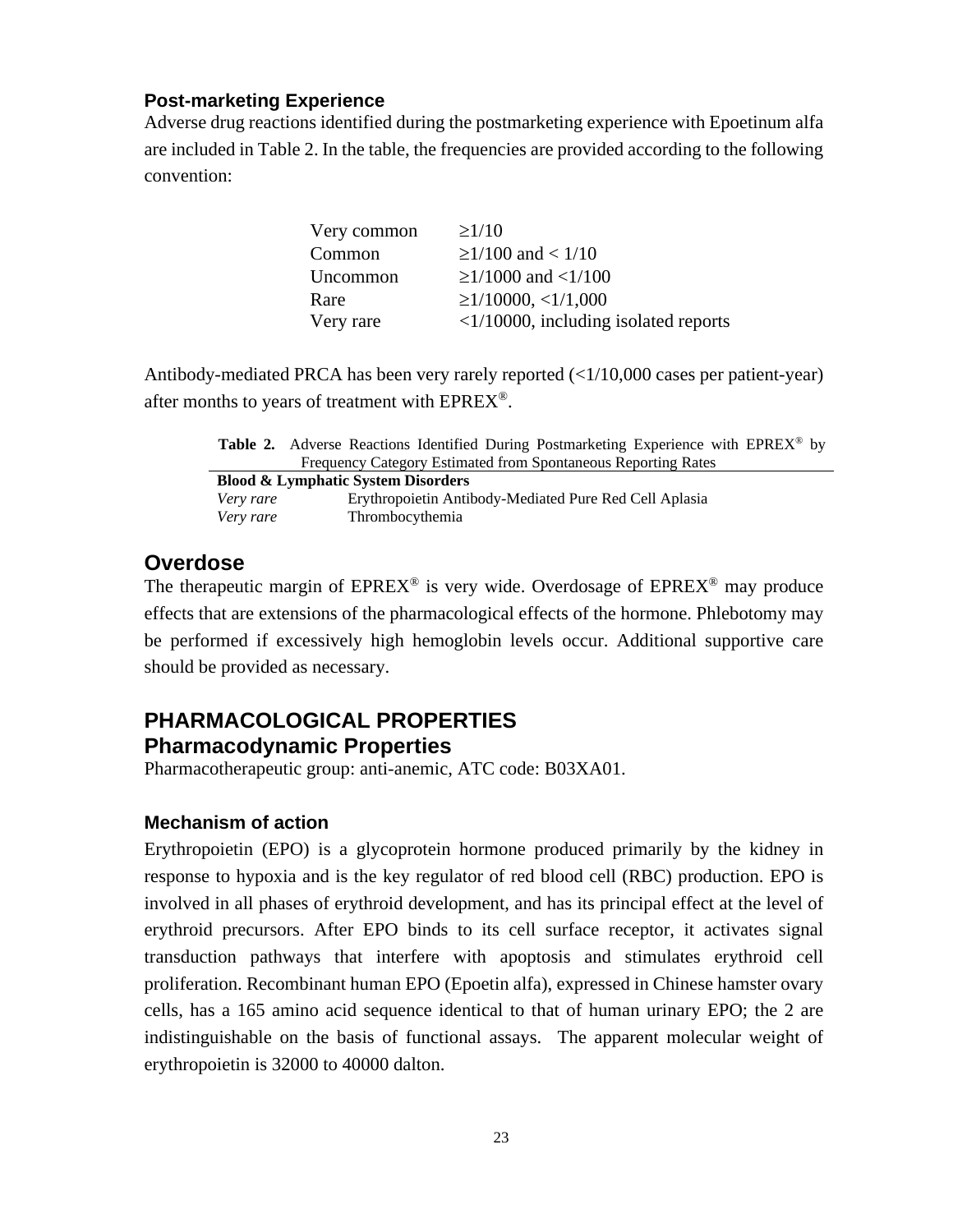#### **Pharmacodynamic effects**

Pharmacodynamic responses to HSA-free Epoetin alfa, change in percent reticulocytes, hemoglobin, and total red blood cell counts as well as the area under the curve (AUCs) of these pharmacodynamic parameters, were similar between two dosing regimens (150 IU/kg SC three times per week to 40000 IU/mL SC once weekly).

ESAs are growth factors that primarily stimulate red cell production. Erythropoietin receptors may be expressed on the surface of a variety of tumor cells.

### *Healthy volunteers*

After single doses (20000 to 160000 IU subcutaneously) of Epoetin alfa, a dose-dependent response was observed for the pharmacodynamic markers investigated including: reticulocytes, red blood cell count, and hemoglobin. A defined concentration-time profile with peak and return to baseline was observed for changes in percent reticulocytes. A less defined profile was observed for red blood cell count and hemoglobin. In general, all pharmacodynamic markers increased in a linear manner with dose reaching a maximum response at the highest dose levels.

Further pharmacodynamic studies explored 40000 IU once weekly versus 150 IU/kg 3 times per week. Despite differences in concentration-time profiles the pharmacodynamic response (as measured by changes in percent reticulocytes, hemoglobin, and total red blood cell count) was similar between these regimens. Additional studies compared the 40000 IU once-weekly regimen of Epoetin alfa with biweekly doses ranging from 80000 to 120000 IU subcutaneously. Overall, based on the results of these pharmacodynamic studies in healthy subjects, the 40000 IU once-weekly dosing regimen seems to be more efficient in producing red blood cells than the biweekly regimens despite an observed similarity in reticulocyte production in the once-weekly and biweekly regimens.

### *Chronic renal failure*

Epoetin alfa has been shown to stimulate erythropoiesis in anemic subjects with CRF, including dialysis and pre-dialysis subjects. The first evidence of a response to Epoetin alfa is an increase in the reticulocyte count within 10 days, followed by increases in the red cell count, hemoglobin and hematocrit, usually within 2 to 6 weeks. The hemoglobin response varies between subjects and may be impacted by iron stores and the presence of concurrent medical problems.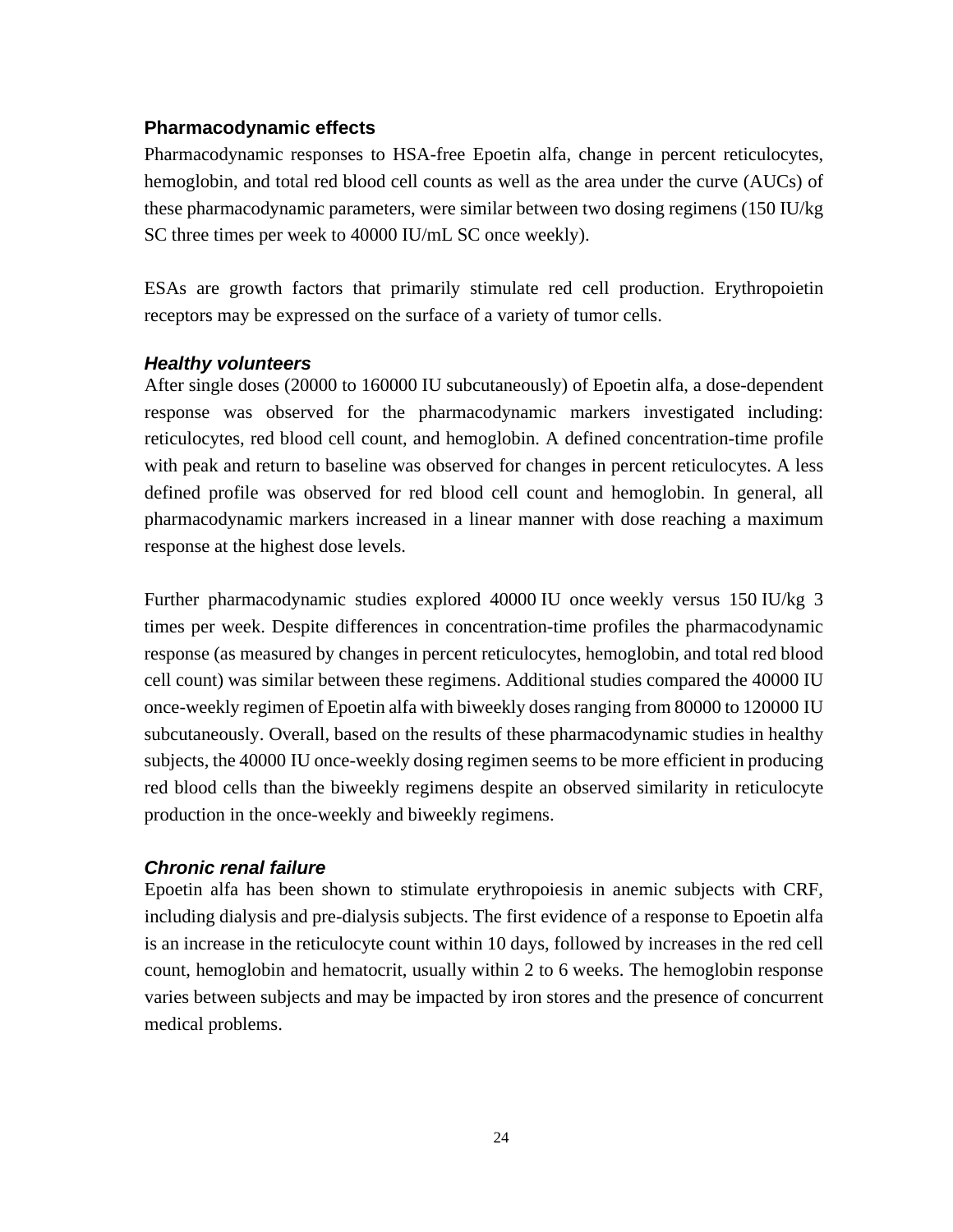### *Chemotherapy-induced anemia*

Epoetin alfa administered 3 times per week or once weekly has been shown to increase hemoglobin and decrease transfusion requirements after the first month of therapy in anemic cancer subjects receiving chemotherapy.

In a study comparing the 150 IU/kg, 3 times-per-week and 40000 IU, once-weekly dosing regimens in healthy subjects and in anemic cancer subjects the time profiles of changes in percent reticulocytes, hemoglobin, and total red blood cells were similar between the two dosing regimens in both healthy and anemic cancer subjects. The AUCs of the respective pharmacodynamic parameters were similar between the 150 IU/kg, 3 times-per-week and 40000 IU, once-weekly dosing regimens in healthy subjects and also in anemic cancer subjects.

### *Adult surgery patients in an autologous predonation program*

Epoetin alfa has been shown to stimulate red blood cell production in order to augment autologous blood collection, and to limit the decline in hemoglobin in adult patients scheduled for major elective surgery who are not expected to predeposit their complete perioperative blood needs.

#### *Treatment of adult patients scheduled for major elective orthopedic surgery*

In patients scheduled for major elective orthopedic surgery with a pretreatment hemoglobin of  $> 10$  to  $\leq 13$  g/dL, Epoetin alfa has been shown to decrease the risk of receiving allogeneic transfusions and hasten erythroid recovery (increased hemoglobin levels, hematocrit levels, and reticulocyte counts).

### **Clinical studies** *Chronic renal failure*

A randomized prospective trial (CHOIR) evaluated 1432 anemic chronic renal failure patients who were not undergoing dialysis. Patients were assigned to Epoetin alfa treatment targeting a maintenance hemoglobin level of 13.5  $g/dL$  (higher than the recommended target hemoglobin level) or 11.3 g/dL. A major cardiovascular event (death, myocardial infarction, stroke or hospitalization for congestive heart failure) occurred among 125 (18%) of the 715 patients in the higher hemoglobin group compared to 97 (14%) among the 717 patients in the lower hemoglobin group (hazard ratio [HR] 1.3, 95% CI: 1.0, 1.7,  $p = 0.03$ ).

### *Chemotherapy induced anemia*

In a prospective, randomized, double-blind, placebo-controlled trial conducted in 375 anemic patients with various non-myeloid malignancies receiving non-platinum chemotherapy, there was a significant reduction of anemia-related sequelae (e.g., fatigue, decreased energy, and activity reduction), as measured by the following instruments and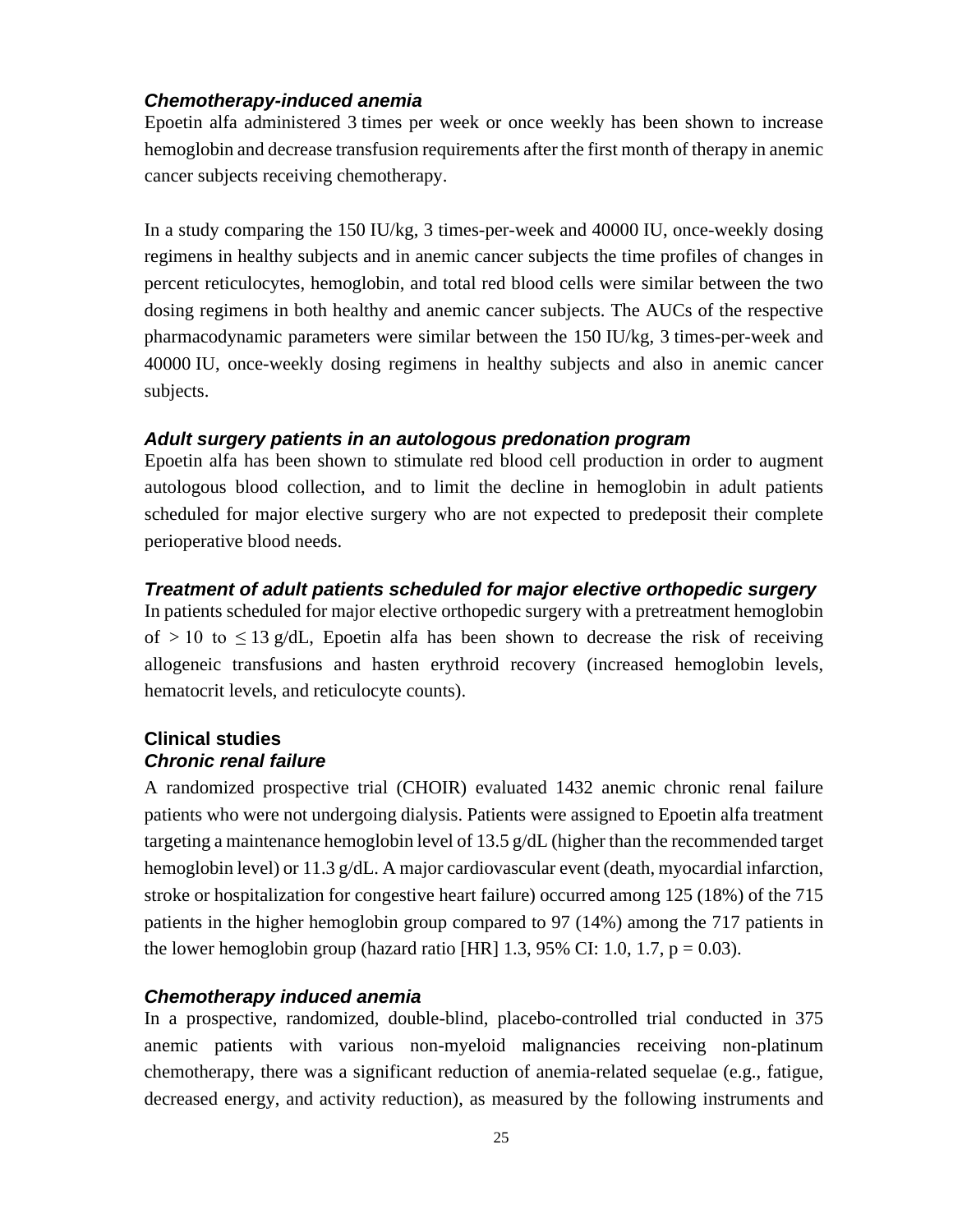scales: Functional Assessment of Cancer Therapy-Anemia (FACT-An) general scale, FACT-An fatigue scale, and Cancer Linear Analogue Scale (CLAS).

A randomized, open-label, multicenter study was conducted in 2098 anemic women with metastatic breast cancer, who received first line or second line chemotherapy. This was a non-inferiority study designed to rule out a 15% risk increase in tumor progression or death of epoetin alfa plus SOC as compared with SOC alone. The median progression free survival (PFS) per investigator assessment of disease progression was 7.4 months in each arm (HR 1.09, 95% CI: 0.99, 1.20), indicating the study objective was not met. Median PFS with disease progression assessed by the Independent Review Committee was 7.6 months in each arm (HR 1.03, 95% CI: 0.92, 1.15). At clinical cutoff, 1337 deaths were reported. Median overall survival in the epoetin alfa plus SOC group was 17.2 months compared with 17.4 months in the SOC alone group (HR 1.06, 95% CI: 0.95, 1.18). Significantly fewer patients received RBC transfusions in the epoetin alfa plus SOC arm (5.8% versus 11.4%); however, significantly more patients had TVEs in the epoetin alfa plus SOC arm (2.8% versus 1.4%). At the final analysis, 1653 deaths were reported. Median overall survival in the epoetin alfa plus SOC group was 17.8 months compared with 18.0 months in the SOC alone group (HR 1.07, 95% CI: 0.97, 1.18). The median time to progression (TTP) based on investigator-determined progressive disease (PD) was 7.5 months in the epoetin alfa plus SOC group and 7.5 months in the SOC group (HR 1.099, 95% CI: 0.998, 1.210). The median TTP based on IRC-determined PD was 8.0 months in the epoetin alfa plus SOC group and 8.3 months in the SOC group (HR 1.033, 95% CI: 0.924, 1.156).

Survival and tumour progression have been examined in five large controlled studies involving a total of 2833 patients, of which four were double-blind placebo-controlled studies and one was an open-label study. The studies either recruited patients who were being treated with chemotherapy (two studies) or used patient populations in which ESAs are not indicated: anemia in patients with cancer not receiving chemotherapy, and head and neck cancer patients receiving radiotherapy. The target hemoglobin concentration in two studies was  $>13$  g/dL; in the remaining three studies it was 12-14 g/dL. In the open-label study there was no difference in overall survival between patients treated with recombinant human erythropoietin and controls. In the four placebo-controlled studies the hazard ratios for overall survival ranged between 1.25 and 2.47 in favour of controls.

These studies have shown a consistent unexplained statistically significant excess mortality in patients who have anemia associated with various common cancers who received recombinant human erythropoietin compared to controls. Overall survival outcome in the trials could not be satisfactorily explained by differences in the incidence of thrombosis and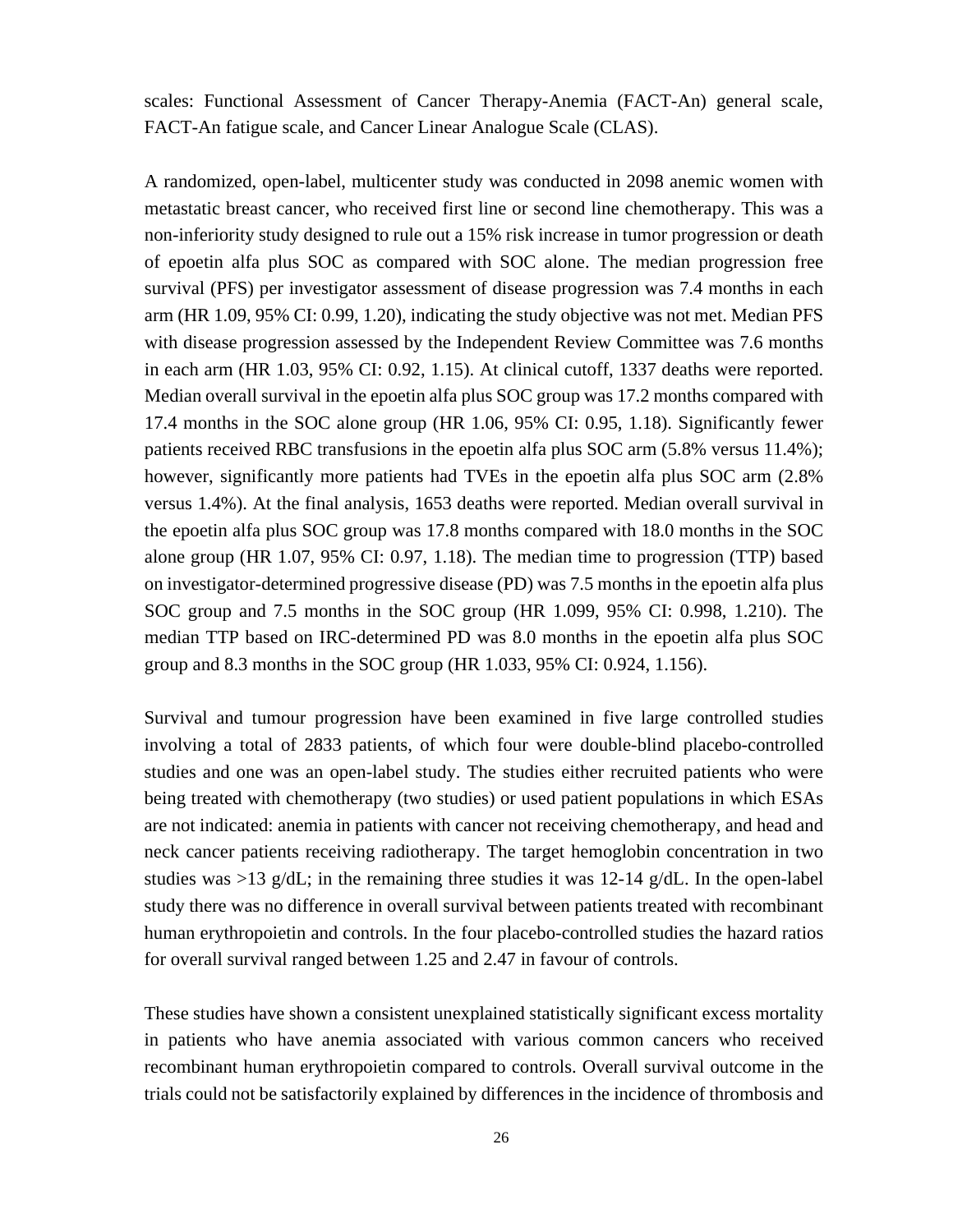related complications between those given recombinant human erythropoietin and those in the control group.

A patient-level data analysis has also been performed on more than 13900 cancer patients (chemo-, radio-, chemoradio-, or no therapy) participating in 53 controlled clinical trials involving several epoetins. Meta-analysis of overall survival data produced a hazard ratio point estimate of 1.06 in favour of controls (95% CI: 1.00, 1.12; 53 trials and 13,933 patients) and for the cancer patients receiving chemotherapy, the overall survival hazard ratio was 1.04 (95% CI: 0.97, 1.11; 38 trials and 10,441 patients). Meta-analyses also indicate consistently a significantly increased relative risk of thromboembolic events in cancer patients receiving recombinant human erythropoietin.

### *Autologous predonation program*

The effect of Epoetin alfa in facilitating autologous blood donation in patients with low hematocrits ( $\leq$  39% and no underlying anemia due to iron deficiency) scheduled for major orthopedic surgery was evaluated in a double-blind, placebo-controlled study conducted in 204 subjects, and a single-blind placebo controlled study in 55 subjects.

In the double-blind study, subjects were treated with Epoetin alfa 600 IU/kg or placebo intravenously once daily every 3 to 4 days over 3 weeks (total 6 doses). On average, subjects treated with Epoetin alfa were able to predeposit significantly more units of blood (4.5 units) than placebo-treated subjects (3.0 units).

In a study where the subject, surgeon and anesthesiologist were blinded**,** subjects were treated with Epoetin alfa 300 IU/kg or 600 IU/kg or placebo intravenously once daily every 3 to 4 days over 3 weeks (total 6 doses). Subjects treated with Epoetin alfa were also able to predeposit significantly more units of blood (Epoetin alfa 300 IU/kg = 4.4 units; Epoetin alfa 600 IU/kg = 4.7 units) than placebo-treated subjects  $(2.9 \text{ units})$ .

Epoetin alfa therapy reduced the risk of exposure to allogeneic blood by 50% compared to subjects not receiving Epoetin alfa.

### *Major elective orthopedic surgery*

The effect of Epoetin alfa (300 IU/kg or 100 IU/kg) on the exposure to allogeneic blood transfusion has been evaluated in a placebo-controlled, double-blind clinical trial in noniron deficient adult subjects scheduled for major elective orthopedic hip or knee surgery. Epoetin alfa was administered subcutaneously for 10 days prior to surgery, on the day of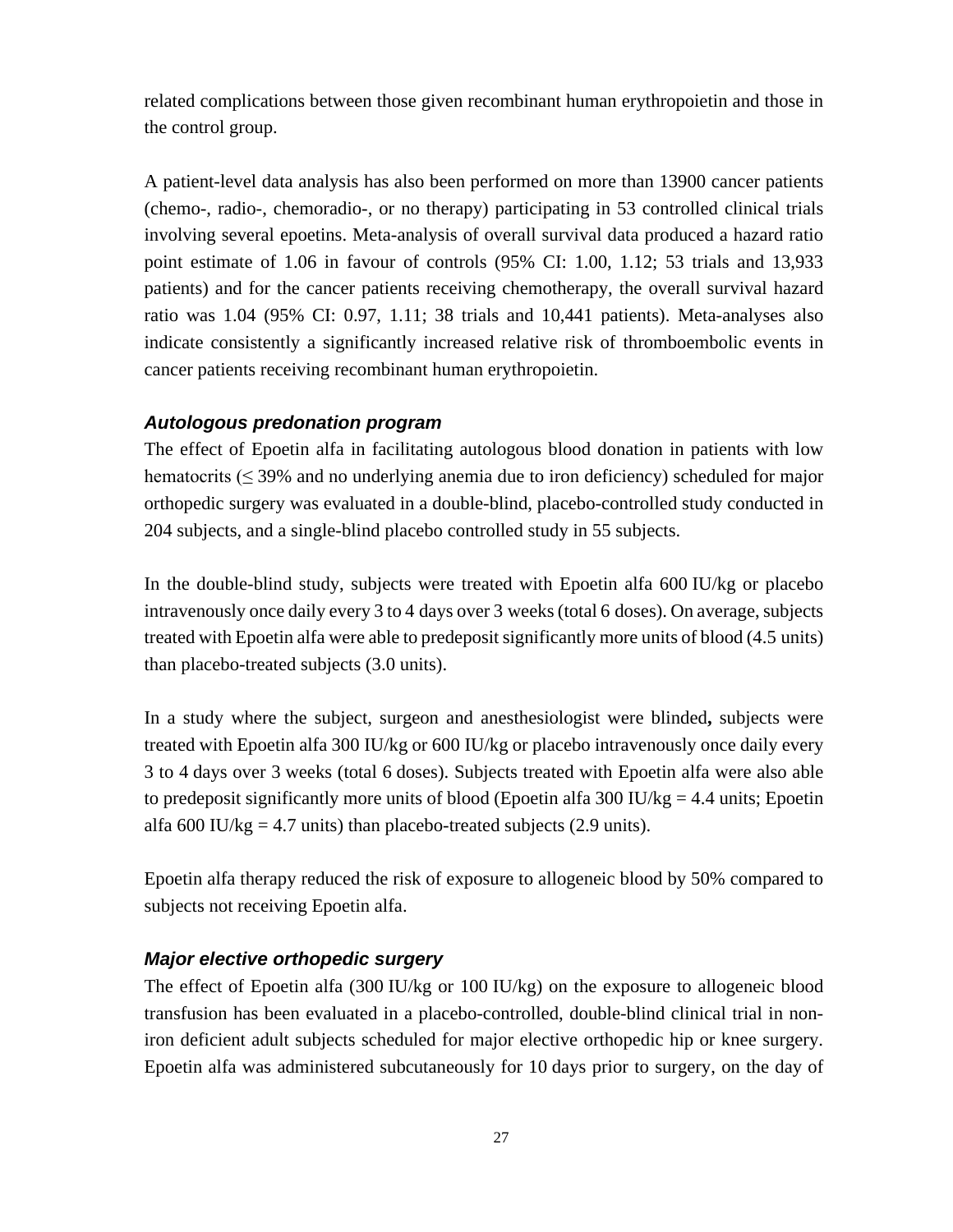surgery, and for four days after surgery. Subjects were stratified according to their baseline hemoglobin ( $\leq 10$  g/dL,  $> 10$  to  $\leq 13$  g/dL and  $> 13$  g/dL).

Epoetin alfa 300 IU/kg significantly reduced the risk of allogeneic transfusion in subjects with a pretreatment hemoglobin of  $> 10$  to  $\leq 13$  g/dL. Sixteen percent of Epoetin alfa 300 IU/kg, 23% of Epoetin alfa 100 IU/kg and 45% of placebo-treated subjects required transfusion.

An open-label, parallel-group trial in non-iron deficient adult subjects with a pretreatment hemoglobin of  $\geq 10$  to  $\leq 13$  g/dL who were scheduled for major orthopedic hip or knee surgery compared Epoetin alfa 300 IU/kg subcutaneously daily for 10 days prior to surgery, on the day of surgery and for four days after surgery to Epoetin alfa 600 IU/kg subcutaneously once weekly for 3 weeks prior to surgery and on the day of surgery.

From pretreatment to presurgery, the mean increase in hemoglobin in the 600 IU/kg weekly group (1.44 g/dL) was twice than that observed in the 300 IU/kg daily group (0.73 g/dL). Mean hemoglobin levels were similar for the two treatment groups throughout the postsurgical period.

The erythropoietic response observed in both treatment groups resulted in similar transfusion rates (16% in the 600 IU/kg weekly group and 20% in the 300 IU/kg daily group).

### *Adult patients with low- or intermediate-1-risk MDS*

A randomized, double-blind, placebo-controlled, multicenter study evaluated the efficacy and safety of epoetin alfa in adult anemic subjects with low- or intermediate-1-risk MDS.

Erythroid response was defined according to IWG 2006 criteria as a hemoglobin increase  $\geq$  1.5 g/dL from baseline or a reduction of RBC units transfused by an absolute number of at least 4 units every 8 weeks compared to the 8 weeks prior to baseline, and a response duration of at least 8 weeks.

Erythroid response during the first 24 weeks of the study was demonstrated by 27/85 (31.8%) of the subjects in the epoetin alfa group compared to 2/45 (4.4%) of the subjects in the placebo group  $(p<0.001)$ .

Median time from baseline to first transfusion was statistically significantly longer in the epoetin alfa group compared to placebo (49 vs. 37 days; p=0.046). After 4 weeks of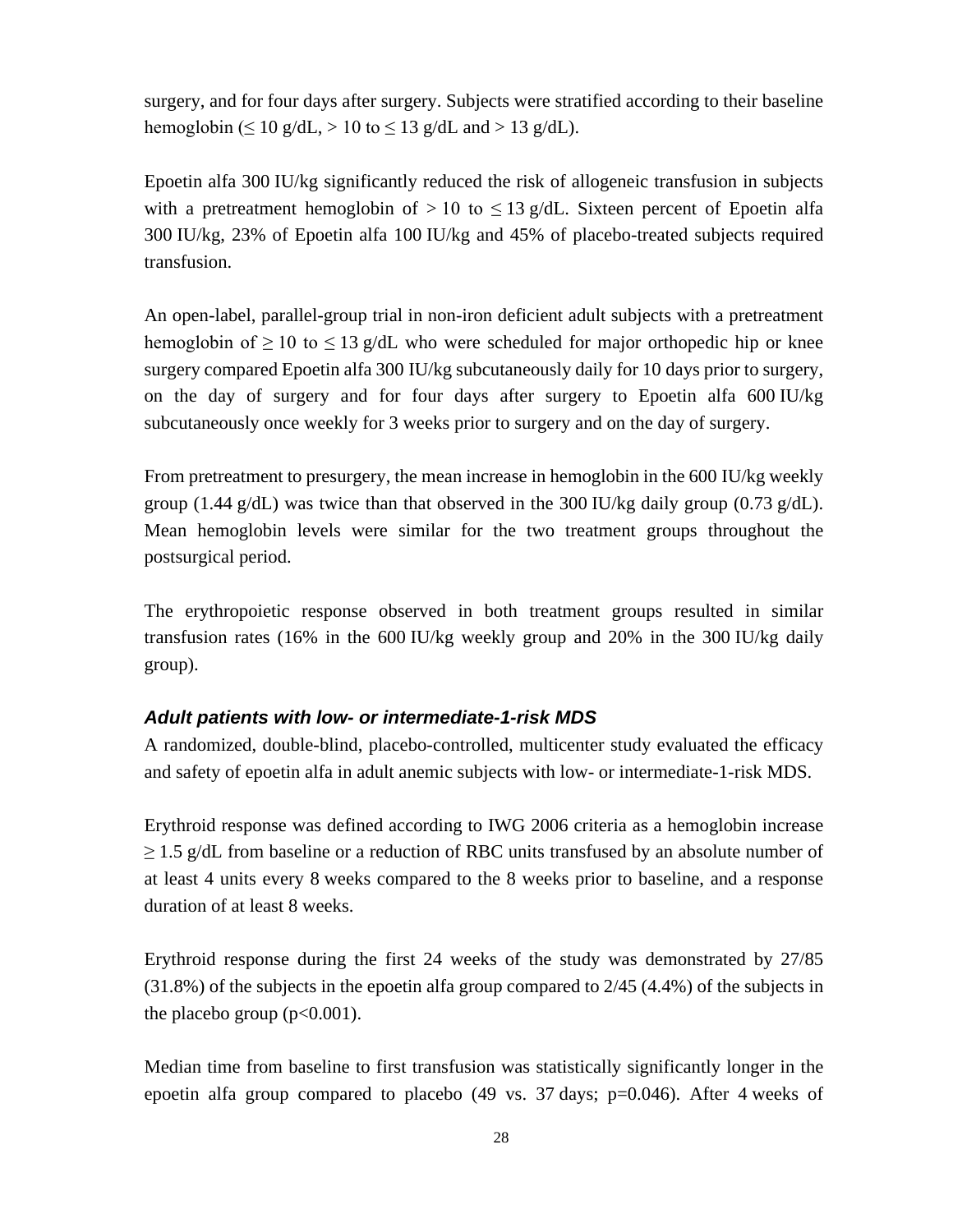treatment the time to first transfusion was further increased in the epoetin alfa group (142 vs. 50 days, p=0.007). The percentage of subjects who were transfused in the epoetin alfa group decreased from 51.8% in the 8 weeks prior to baseline to 24.7% between weeks 16 and 24, compared to the placebo group which had an increase in transfusion rate from 48.9% to 54.1% over the same time periods.

### *Pediatric Population Chronic renal failure*

Epoetin alfa was evaluated in an open-label, non-randomized, escalating dosing, 52-week clinical study in pediatric CRF subjects undergoing hemodialysis. The median age of subjects enrolled in the study was 11.6 years (range 0.5 to 20.1 years).

Epoetin alfa was administered at 75 IU/kg/week intravenously in 2 or 3 divided doses postdialysis, titrated by 75 IU/kg/week at intervals of 4 weeks (up to a maximum of 300 IU/kg/week), to achieve a 1 g/dL/month increase in hemoglobin. The desired hemoglobin concentration range was 9.6 to 11.2 g/dL. Eighty-one percent of subjects achieved hemoglobin concentrations in the desired range. The median time to target was 11 weeks and the median dose at target was 150 IU/kg/week. Of the subjects who achieved the target, 90% did so on a 3 times-per-week dosing regimen.

After 52 weeks, 57% of subjects remained in the study, receiving a median dose of 200 IU/kg/week.

Clinical data with subcutaneous administration in children are limited. In 5 small, open label, uncontrolled studies (number of patients ranged from 9-22, total  $N=72$ ), epoetin alfa was administered subcutaneously in children at starting doses of 100 IU/kg/week to 150 IU/kg/week with the possibility to increase up to 300 IU/kg/week. In these studies, most were predialysis patients (N=44), 27 patients were on peritoneal dialysis and 2 were on hemodialysis with age ranging from 4 months to 17 years. Overall, these studies have methodological limitations but treatment was associated with positive trends towards higher hemoglobin levels. No unexpected adverse events were reported.

### **Pharmacokinetic Properties Intravenous Administration**

Measurement of Epoetin alfa following multiple dose intravenous (IV) administration of 50 to 100 IU/kg revealed a half-life of approximately 4 hours in healthy subjects and a longer half-life in renal failure patients of approximately 5 hours after doses of 50, 100 and 150 IU/kg. A half-life of approximately 6 hours has been reported in children. With at least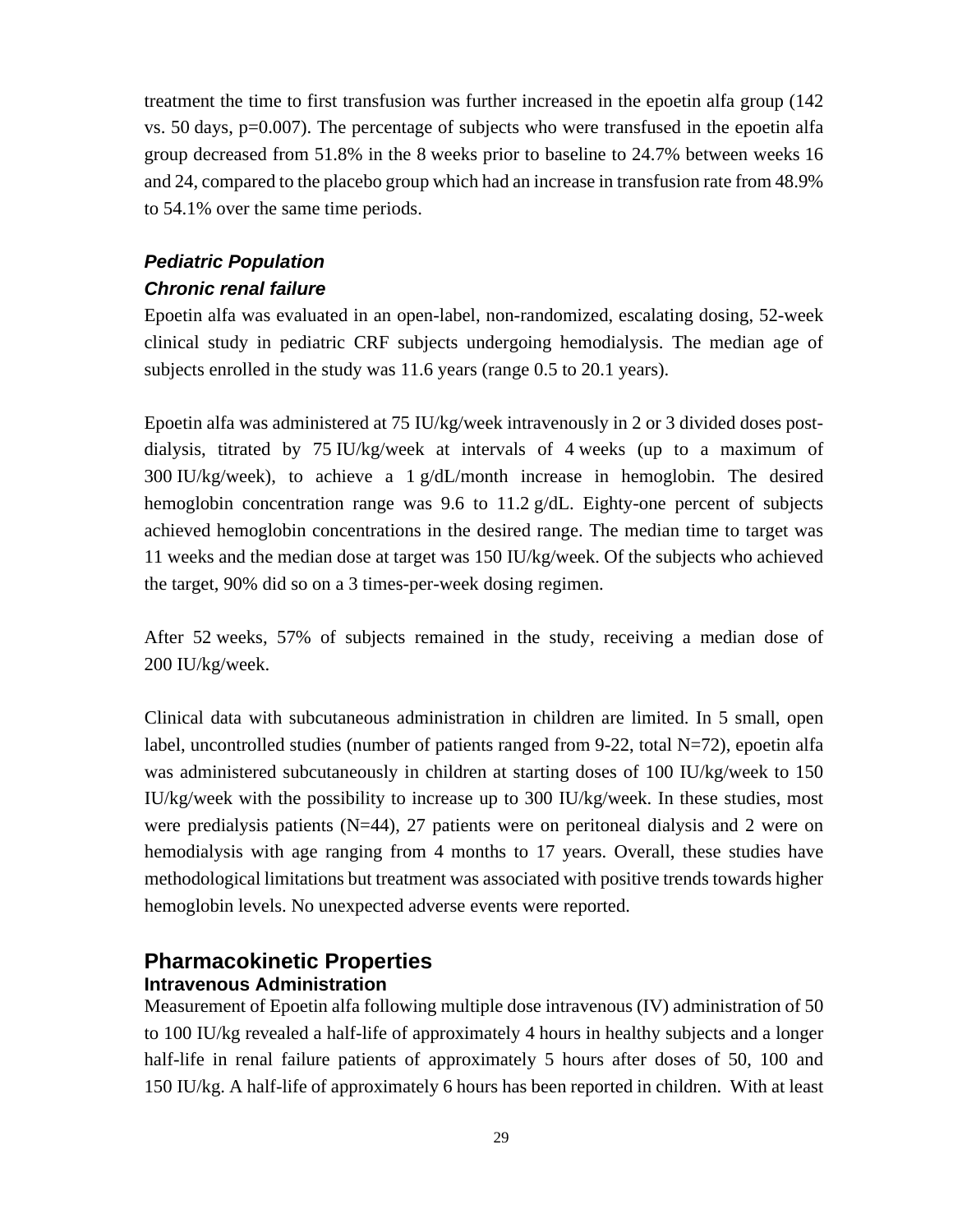4 days of PK blood sampling, half-life estimates ranging from 20.1 to 33.0 hours were observed in cancer subjects receiving 667 and 1500 IU/kg IV doses of Epoetin alfa.

#### **Subcutaneous Administration**

Serum concentrations following subcutaneous injection are lower than those following intravenous injection. Serum levels increase slowly and reach a peak 12 to 18 hours after subcutaneous dosing. The peak serum concentration is below the peak observed using the intravenous route (approximately  $1/20<sup>th</sup>$  of the value).

There is no accumulation: serum levels remain the same, whether data are collected 24 hours after the first injection or 24 hours after the last injection. Concentration-time profiles of erythropoietin on Week 1 and Week 4 were similar during multiple dosing of 600 IU/kg/once weekly in healthy subjects.

The pharmacokinetic data indicate no apparent difference in half-life among adult patients above or below 65 years of age.

A study of 7 preterm very low birth weight neonates and 10 healthy adults given IV erythropoietin suggested that distribution volume was approximately 1.5 to 2 times higher in the preterm neonates than in the healthy adults, and clearance was approximately 3 times higher in the preterm neonates than in the healthy adults.

The half-life for the subcutaneous route of administration is approximately 24 hours. Mean half-life values in healthy subjects were  $19.4 \pm 8.1$  and  $15.0 \pm 6.1$  with multiple dosing of 150 IU/kg three times per week and 40,000 IU/mL once weekly, respectively.

In a study comparing 40,000 IU SC once weekly to 150 IU/kg SC three times per week dosing regimens of HSA-containing Epoetin alfa in healthy subjects, the following parameters were estimated using data corrected for predose endogenous erythropoietin concentration during Week 4:

|                              | $C_{\text{max}}$<br>(mIU/mL) | $C_{\min}$<br>(mIU/mL) | $t_{1/2}$<br>(h) |  |  |  |
|------------------------------|------------------------------|------------------------|------------------|--|--|--|
| 150                          | $IU/kg$ 191(100.1)           | 39 (17.9)              | 31.8             |  |  |  |
| $TIW$ (n=24)                 |                              |                        |                  |  |  |  |
| 40000<br>$QW (n=22)$         | IU 785 (427.3)               | 13(9.5)                | 39.3             |  |  |  |
| $TIW =$ three times per week |                              |                        |                  |  |  |  |
| $QW =$ once weekly           |                              |                        |                  |  |  |  |
| Data from Study EPO-PHI-370  |                              |                        |                  |  |  |  |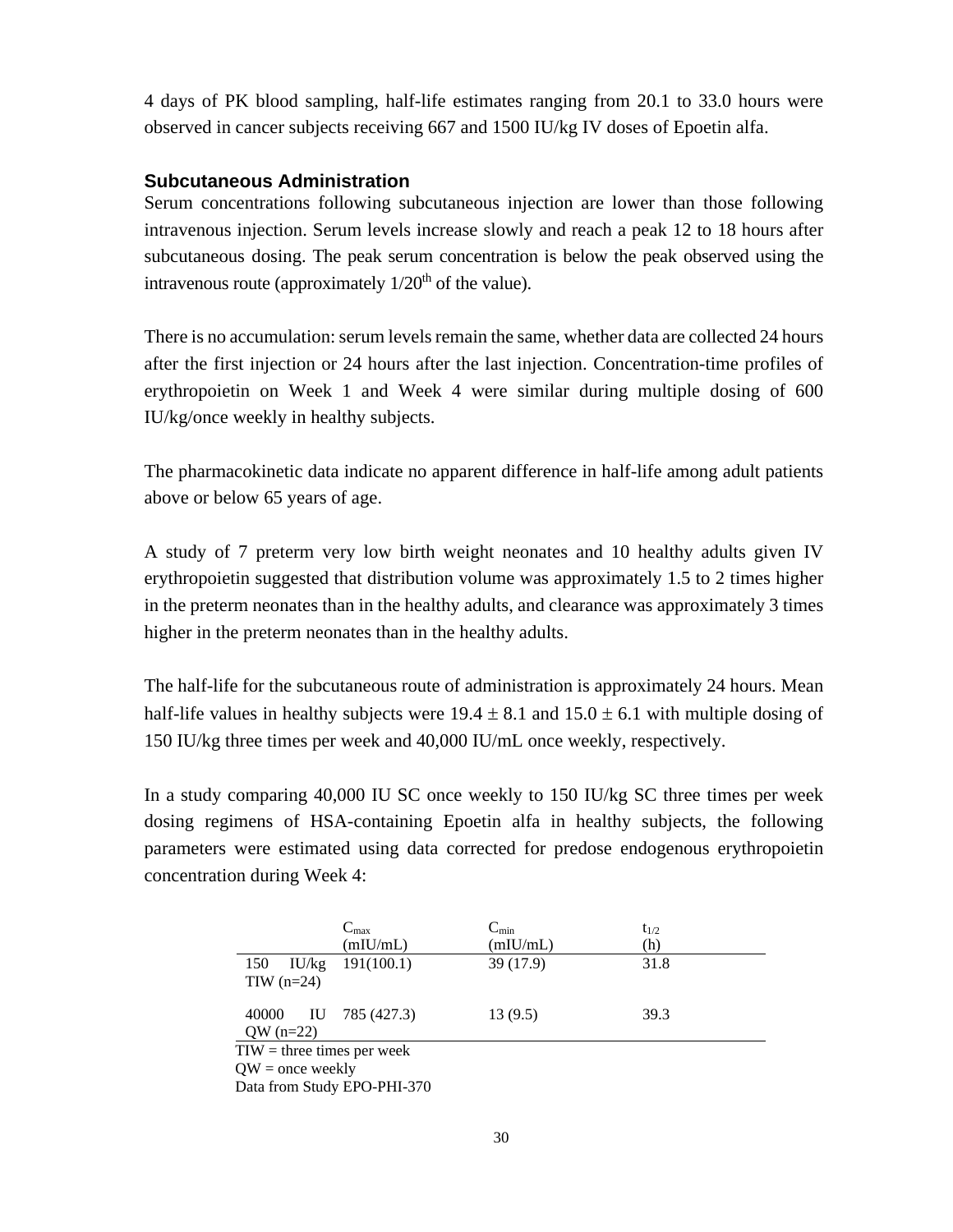Based on AUC comparison, relative bioavailability of Epoetin alfa 40,000 IU once weekly versus 150 IU/kg three times per week was 176%.

In a study comparing 40,000 IU SC once weekly versus 150 IU/kg SC three times per week dosing of HSA-free Epoetin alfa in healthy subjects, the following parameters were estimated using data corrected for predose endogenous erythropoietin concentration during Week 4:

|                             | $C_{\text{max}}$             | $C_{\min}$ | $t_{1/2}$ |  |  |  |
|-----------------------------|------------------------------|------------|-----------|--|--|--|
|                             | (mIU/mL)                     | (mIU/mL)   | (h)       |  |  |  |
| 150                         | IU/kg $143(54.2)$            | 18(9.3)    | 19.4      |  |  |  |
| $TIW$ (n=17)                |                              |            |           |  |  |  |
| 40000                       | IU 861 (445.1)               | 3.8(4.27)  | 15.0      |  |  |  |
| $QW (n=17)$                 |                              |            |           |  |  |  |
|                             | $TIW =$ three times per week |            |           |  |  |  |
| $QW =$ once weekly          |                              |            |           |  |  |  |
| Data from Study EPO-PHI 373 |                              |            |           |  |  |  |

Based on AUC comparison, relative bioavailability of Epoetin alfa 40000 IU/mL once weekly versus 150 IU/kg three times per week was 239%.

The bioavailability of subcutaneous Epoetin alfa after a dose of 120 IU/kg is much lower than that of the intravenous drug: approximately 20%.

Anemic cancer patients receiving chemotherapy after subcutaneous administration of epoetin alfa 40,000 IU once per week, had a higher Cmax, higher exposure of erythropoietin in serum (in terms of AUC 0-168h) and a lower CL/F, than patients receiving epoetin alfa 150 IU/kg three times per week. However, similar responses, in terms of Hb levels and related haematocrit, red blood cell counts, absolute reticulocyte counts, and initial % reticulocytes, were observed with both dosing regimens.

Pharmacokinetic parameters were estimated in healthy subjects and anemic cancer subjects receiving cyclic chemotherapy and either 150 IU/kg three times per week or 40,000 IU/mL once weekly of HSA-containing Epoetin alfa. The pharmacokinetic parameters of anemic cancer subjects were different from those observed in healthy subjects during Week 1 (when the anemic cancer subjects were receiving chemotherapy) but were similar during Week 3 (when the anemic cancer subjects were not receiving chemotherapy).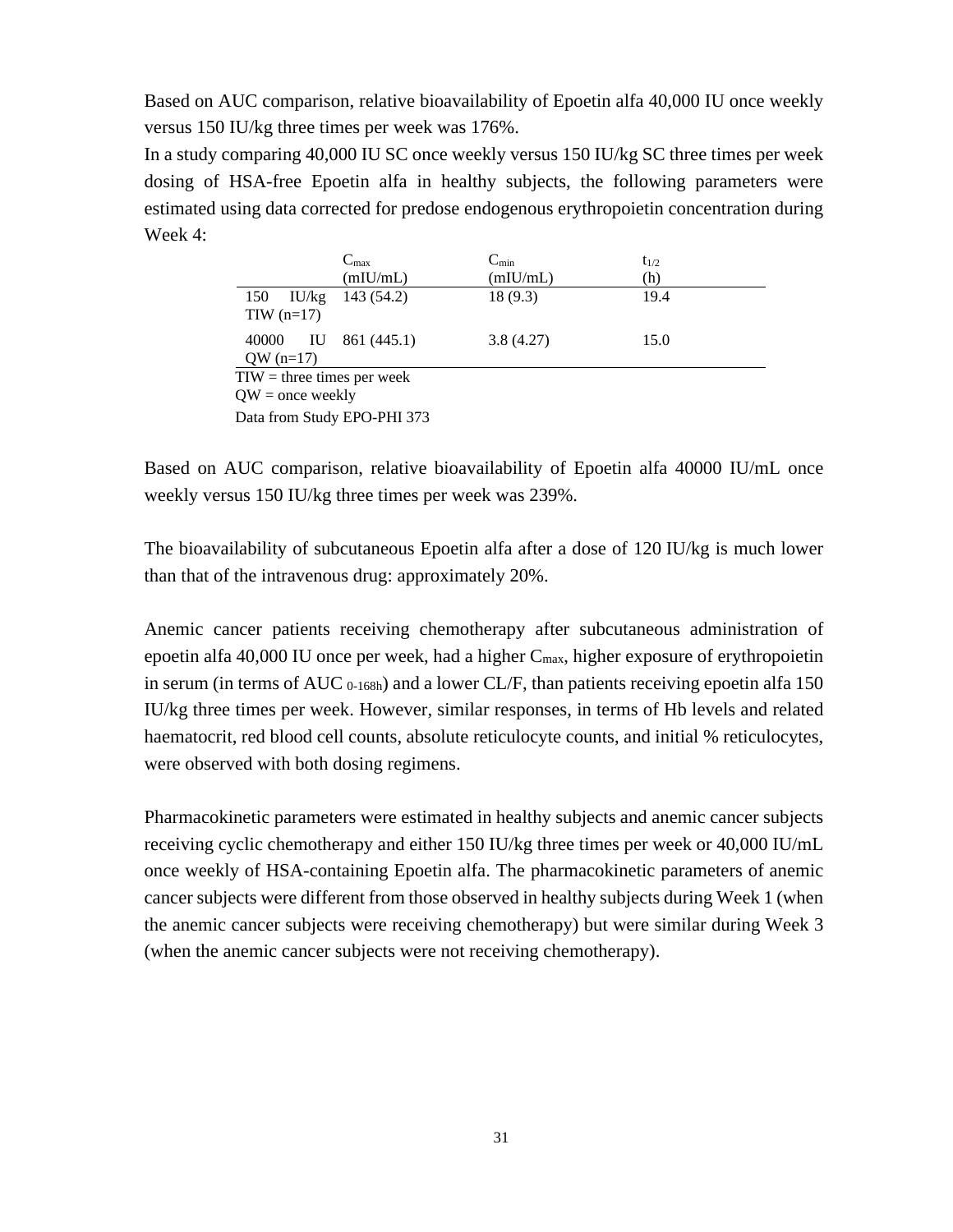|                                                                                     | $C_{\text{max}}$ | $C_{\min}$ <sup>b</sup> | $t_{\rm max}$ | $t_{1/2}$     | CL/F      |  |  |  |
|-------------------------------------------------------------------------------------|------------------|-------------------------|---------------|---------------|-----------|--|--|--|
|                                                                                     | (mIU/mL)         | (mIU/mL)                | (h)           | (h)           | (mL/h/kg) |  |  |  |
| <b>Healthy Subjects</b>                                                             |                  |                         |               |               |           |  |  |  |
| 150<br>IU/kg                                                                        | 163              | 28.6                    | 9.00          | 25.0          | 31.2      |  |  |  |
| TIW $(n=6)^a$                                                                       | (53.6)           | (10.4)                  | (3.29)        | (7.13)        | (11.5)    |  |  |  |
|                                                                                     |                  |                         |               | $[n=4]$       |           |  |  |  |
| 40000 IU QW                                                                         | 1036             | 9.25                    | 21.0          | 28.8          | 12.6      |  |  |  |
| $(n=6)$                                                                             | (238)            | (5.74)                  | (7.10)        | (8.10)        | (3.05)    |  |  |  |
| Anemic Cancer                                                                       | Subjects:        | Week 1                  | when          | subjects were | receiving |  |  |  |
| chemotherapy                                                                        |                  |                         |               |               |           |  |  |  |
| IU/kg<br>150                                                                        | 414              | 90.4                    | 13.3          | 43.7          | 20.2      |  |  |  |
| TIW $(n=14)^a$                                                                      | (312)            | (41.4)                  | (12.4)        | (3.94)        | (15.9)    |  |  |  |
|                                                                                     |                  |                         |               | $[n=3]$       |           |  |  |  |
| 40000 IU QW                                                                         | 1077             | 116                     | 38.5          | 35.3          | 9.16      |  |  |  |
| $(n=18)^{a}$                                                                        | (510)            | (230)                   | (17.8)        | (16.8)        | (4.69)    |  |  |  |
|                                                                                     |                  |                         |               | $[n=11]$      |           |  |  |  |
| Anemic Cancer Subjects: Week 3 when subjects were not receiving                     |                  |                         |               |               |           |  |  |  |
| chemotherapy                                                                        |                  |                         |               |               |           |  |  |  |
| $150$ IU/kg                                                                         | 178              |                         | 14.2          | 41.9          | 23.6      |  |  |  |
| TIW $(n=4)^a$                                                                       | (57.5)           |                         | (6.67)        | (14.8)        | (9.51)    |  |  |  |
|                                                                                     |                  |                         |               | $[n=2]$       |           |  |  |  |
| 40000 IU QW                                                                         | 897              |                         | 22.3          | 38.8          | 13.9      |  |  |  |
| $(n=7)$                                                                             | (322)            |                         | (4.54)        | (11.0)        | (7.55)    |  |  |  |
| $TIW =$ three times per week                                                        |                  |                         |               |               |           |  |  |  |
| $QW =$ once weekly                                                                  |                  |                         |               |               |           |  |  |  |
| Data from Study PHI 377                                                             |                  |                         |               |               |           |  |  |  |
| a "n" as indicated unless specifically stated                                       |                  |                         |               |               |           |  |  |  |
| $b$ C <sub>min</sub> was estimated by averaging weekly predose serum concentrations |                  |                         |               |               |           |  |  |  |
| during the study                                                                    |                  |                         |               |               |           |  |  |  |

Pharmacokinetics of HSA-free Epoetin alfa were studied in anemic cancer subjects receiving cyclic chemotherapy after the 150 IU/kg three times per week and 40000 IU/mL once weekly dosing regimens. In general, there was a high degree of variability associated with the pharmacokinetic parameters in anemic cancer subjects. In general, the first pharmacokinetic profile of Epoetin alfa during Week 1 (when the anemic cancer subjects were receiving chemotherapy) demonstrated higher C<sub>max</sub>, increased half-life, and lower clearance than the second pharmacokinetic profile during Week 3 or 4 (when the anemic cancer subjects were not receiving chemotherapy).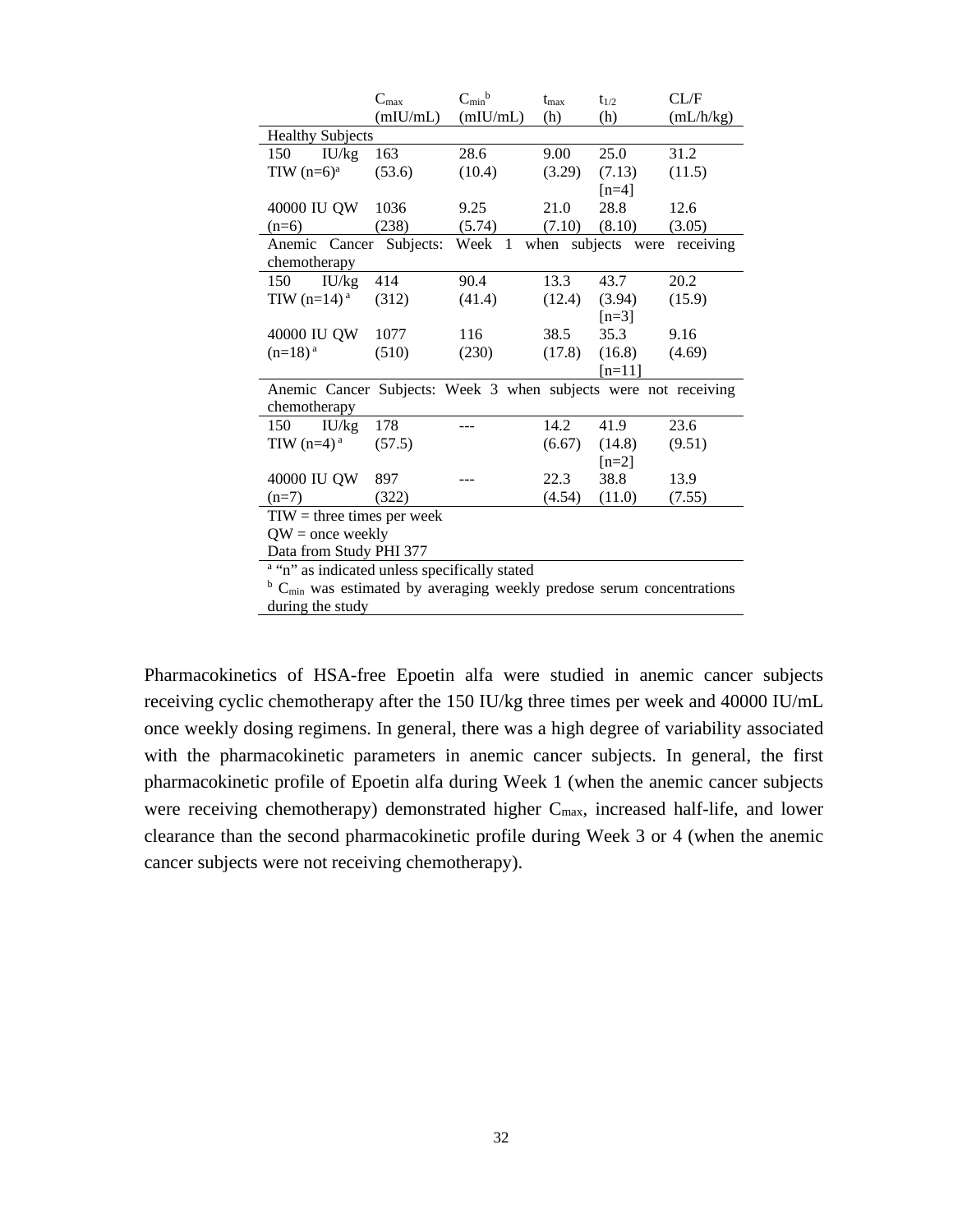|                              | $C_{\text{max}}$                              | $C_{\min}$ <sup>b</sup> | $t_{\rm max}$ | $t_{1/2}$ | CL/F      |
|------------------------------|-----------------------------------------------|-------------------------|---------------|-----------|-----------|
|                              | (mIU/mL)                                      | (mIU/mL)                | (h)           | (h)       | (mL/h/kg) |
| Week 1                       | when subjects were receiving chemotherapy     |                         |               |           |           |
| 150<br>IU/kg                 | 642                                           | 207                     | 14.98         | 28.3      | 12.1      |
| TIW $(n=16)^{a}$             | (402.7)                                       | (301.4)                 | (8.8)         | (19.2)    | (11.2)    |
|                              |                                               |                         |               | $[n=7]$   |           |
| 40000 IU QW                  | 1289                                          | 148                     | 48.74         | 76.2      | 5.6       |
| $(n=19)^{a}$                 | (431.0)                                       | (144.2)                 | (28.3)        | (45.8)    | (1.8)     |
|                              |                                               |                         |               | $[n=9]$   |           |
| Week 3 or 4                  | when subjects were not receiving chemotherapy |                         |               |           |           |
| 150<br>IU/kg                 | 357                                           |                         | 20.67         | 30.0      | 17.2      |
| TIW $(n=9)^{a}$              | (246.2)                                       |                         | (20.1)        | (10.0)    | (7.8)     |
|                              |                                               |                         |               | $[n=6]$   |           |
| 40000 IU QW                  | 941                                           |                         | 24.54         | 46.7      | 12.7      |
| $(n=11)$                     | (372.7)                                       |                         | (10.8)        | (22.3)    | (7.5)     |
| $TIW =$ three times per week |                                               |                         |               |           |           |
| $QW =$ once weekly           |                                               |                         |               |           |           |

Data from Study EPO-P01-108

<sup>a</sup> "n" as indicated unless specifically stated

 $b$  C<sub>min</sub> was estimated by averaging weekly predose serum concentrations during the study

# **NON CLINICAL INFORMATION**

### **Chronic Toxicity**

In repeated dose toxicological studies in dogs and rats, but not in monkeys, Epoetin alfa therapy was associated with subclinical bone marrow fibrosis. Bone marrow fibrosis is a known complication of chronic renal failure in humans; it may be related to secondary hyperparathyroidism or unknown factors. In one study, there was no difference in the incidence of bone marrow fibrosis in hemodialysis patients treated with Epoetin alfa for 3 years and hemodialysis patients not treated with Epoetin alfa.

#### **Carcinogenicity**

Long-term carcinogenicity studies have not been carried out. There are conflicting reports in the literature regarding ESA as tumor proliferators. The clinical significance of these reports, based on *in vitro* findings from human tumor samples, is unknown.

#### **Mutagenicity**

Epoetin alfa does not induce bacterial gene mutation (Ames Test), chromosomal aberrations in mammalian cells, micronuclei in mice, or gene mutation at the HGPRT locus.

#### **Reproductive Toxicology**

Preclinical studies have shown no evidence of teratogenicity in rats or rabbits at dosages up to 500 IU/kg/day administered intravenously. However, intravenous administration of Epoetin alfa causes a slight but not statistically significant decrease in fertility at 500 IU/kg, increased pre- and post-implantation loss and decreased fetal body weight at 100 and 500 IU/kg/day and delayed ossification at 20, 100, and 500 IU/kg/day. The latter finding was associated with reduced maternal body weight. Intravenous administration to lactating rats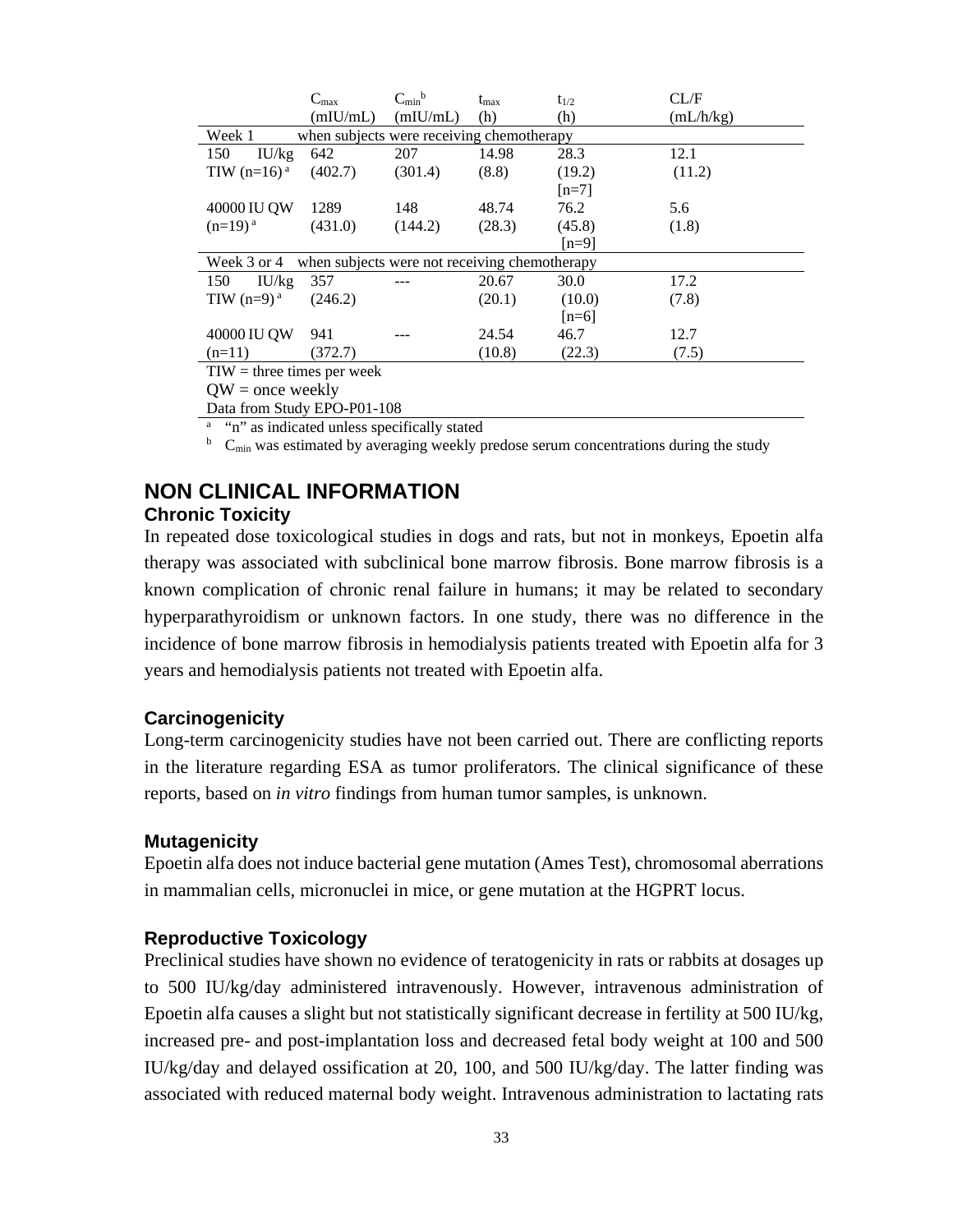resulted in decreases in body weight gain, delays in appearance of abdominal hair and eyelid opening, and decreases in the number of caudal vertebra in the  $F_1$  fetuses of the 500 IU/kg/day group. There were no Epoetin alfa-related effects on the F2 generation fetuses.

### **PHARMACEUTICAL PARTICULARS List of Excipients**

HSA-free, Phosphate-buffered, Pre-filled Syringes

- Disodium phosphate dihydrate
- Glycine
- Polysorbate 80
- Sodium chloride
- Sodium dihydrogen phosphate dihydrate
- Water for injections

### **Incompatibilities**

Do not dilute or transfer to any other container. Do not administer by intravenous infusion or in conjunction with other drug solutions.

### **Shelf Life**

Refer to outer carton

# **Storage Conditions**

EPREX<sup>®</sup> syringes are to be stored between  $2^{\circ}$ C and  $8^{\circ}$ C [36<sup>o</sup>F to 46<sup>o</sup>F] in the refrigerator, away from the freezer compartment. Do not freeze or shake. Keep the syringes in the original carton to protect from light.

 $EPREX<sup>®</sup>$  syringes that are being used or about to be used can be kept at room temperature (not above  $25^{\circ}$ C) for a maximum single period of 7 days.

Keep medicine out of the sight and reach of children.

### **Nature and Contents of Container**

 $EPREX^@$  is supplied in type I glass pre-filled syringes with FluroTec<sup>®</sup>-coated rubber stoppers and needle with a needle shield (rubber with polypropylene cover).

The needle cover contains dry natural rubber (a derivative of latex) (see *Warnings and Precautions*).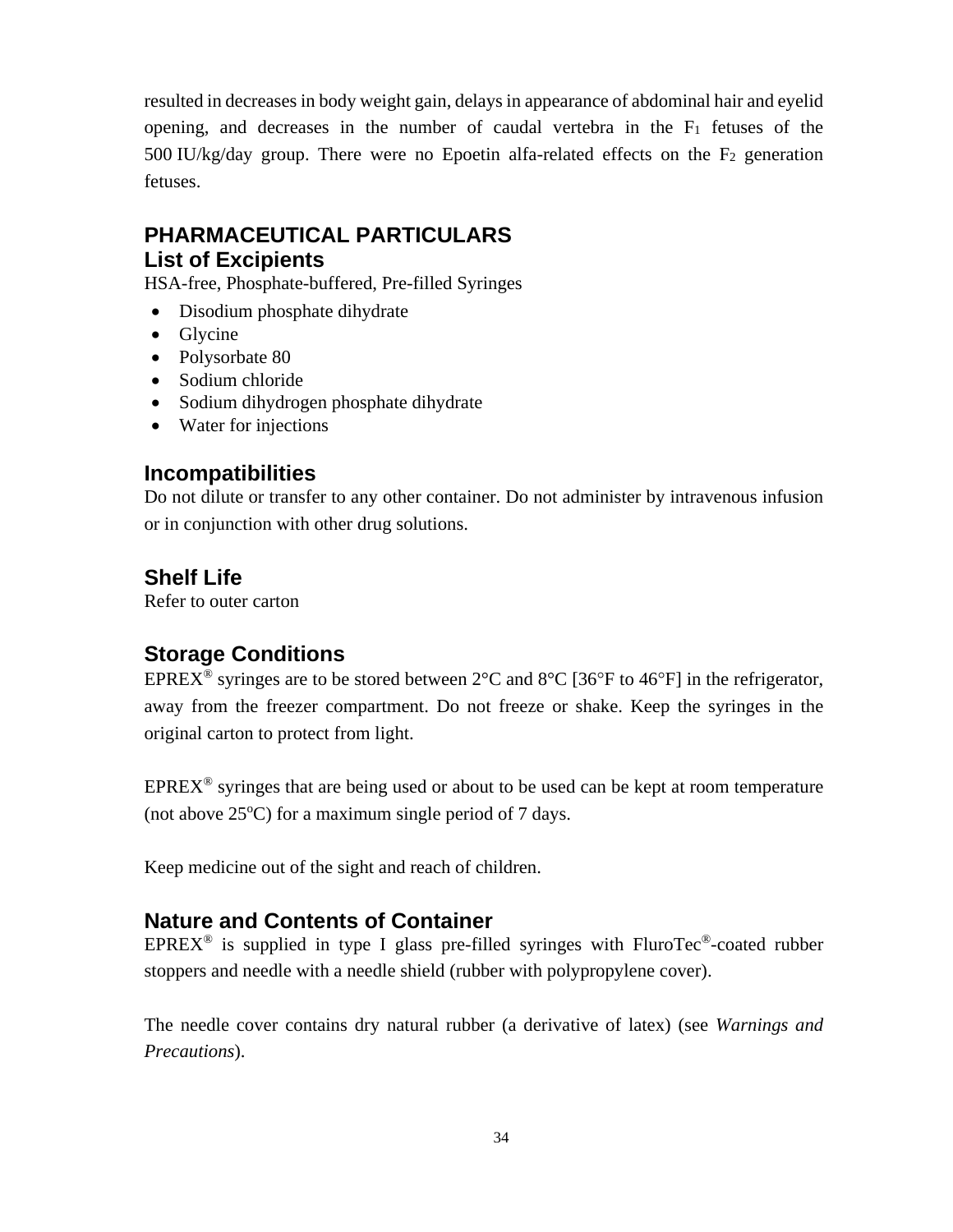| Concentration of EPREX <sup>®</sup><br><b>International Units</b> | Number of Syringes per Pack |  |
|-------------------------------------------------------------------|-----------------------------|--|
| 2,000                                                             | h                           |  |
| 4,000                                                             | h                           |  |
| 6,000                                                             | h                           |  |
| 10,000                                                            | h                           |  |
| 40,000                                                            |                             |  |

The pre-filled syringes are fitted with the PROTECS<sup>TM</sup> needle guard device to help prevent needle stick injuries after use.

### **Instructions for Use and Handling and Disposal**

[The product is for single use only.]

The product should not be used, and should be discarded if:

- − the seal is broken,
- − the liquid is colored or
- − particles are in it,
- − it may have been frozen, or
- − there has been a refrigeration failure.

Any waste material should be disposed of in accordance with local requirements

### **Injecting EPREX®**

If  $EPREX^{\circledast}$  is injected subcutaneously; the amount injected is not normally more than one milliliter (1 mL) in a single injection.

 $EPREX^{\circledcirc}$  is given alone and not mixed with other liquids for injection.

Do not shake EPREX® syringes. Prolonged vigorous shaking may damage the product. If the product has been shaken vigorously, don't use it.

### *How to inject subcutaneously using a prefilled syringe*

The pre-filled syringes are fitted with the PROTECS<sup>TM</sup> needle guard device to help prevent needle stick injuries after use. This is indicated on the packaging.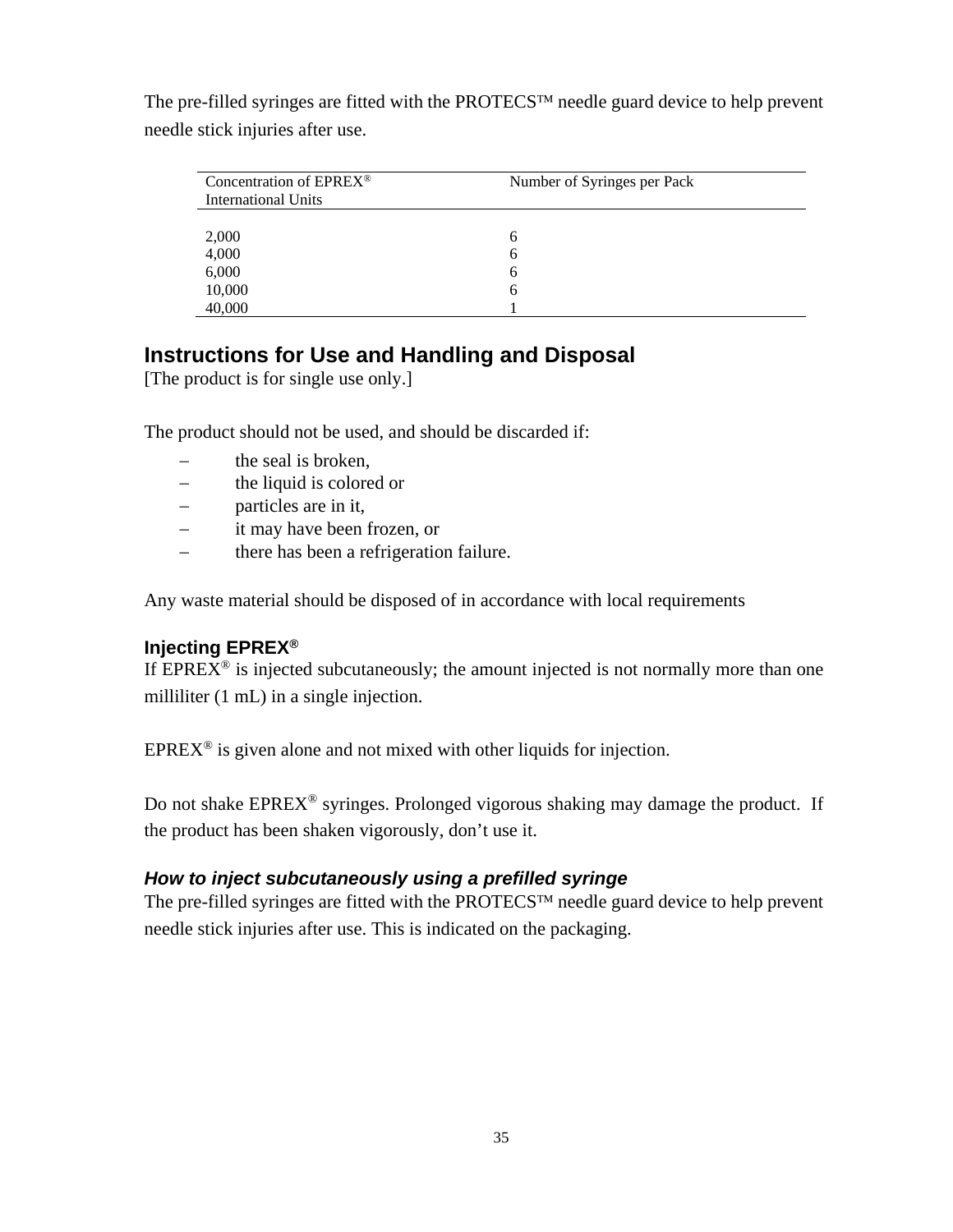

- **- Take a syringe out of the refrigerator.** The liquid needs to come to room temperature. This usually takes between 15 to 30 minutes. Do not remove the syringe's needle cover while allowing it to reach room temperature.
- **- Check the syringe,** to make sure it is the right dose, has not passed its expiry date, is not damaged, and the liquid is clear and not frozen.
- **- Choose an injection site.** Good sites are the top of the thigh and around the abdomen but away from the navel. Vary the site from day to day.
- **- Wash your hands. Use an antiseptic swab on the injection site,** to disinfect it.
- **- Hold the pre-filled syringe by the body of the syringe with the covered needle pointing upward.**
- **- Do not hold by the plunger head, plunger, needle guard wings, or needle cover.**
- **- Do not pull back on the plunger at any time.**
- **- Do not remove the needle cover from the pre-filled syringe until you are ready to inject your EPREX®.**
- **- Take the needle cover off the syringe** by holding the body and pulling the needle cover off carefully without twisting it. Don't push the plunger, touch the needle or shake the syringe.
- **- Do not touch the needle guard wings to prevent prematurely covering the needle with the needle guard.**
- **- Pinch a fold of skin** between your thumb and index finger. Don't squeeze it.
- **- Push the needle in fully.**
- **- Push the plunger with your thumb as far as it will go to inject all of the liquid.**  Push it slowly and evenly, keeping the skinfold pinched. The needle guard will not activate unless the entire dose is given. **You may hear a click when the needle guard has been activated.**